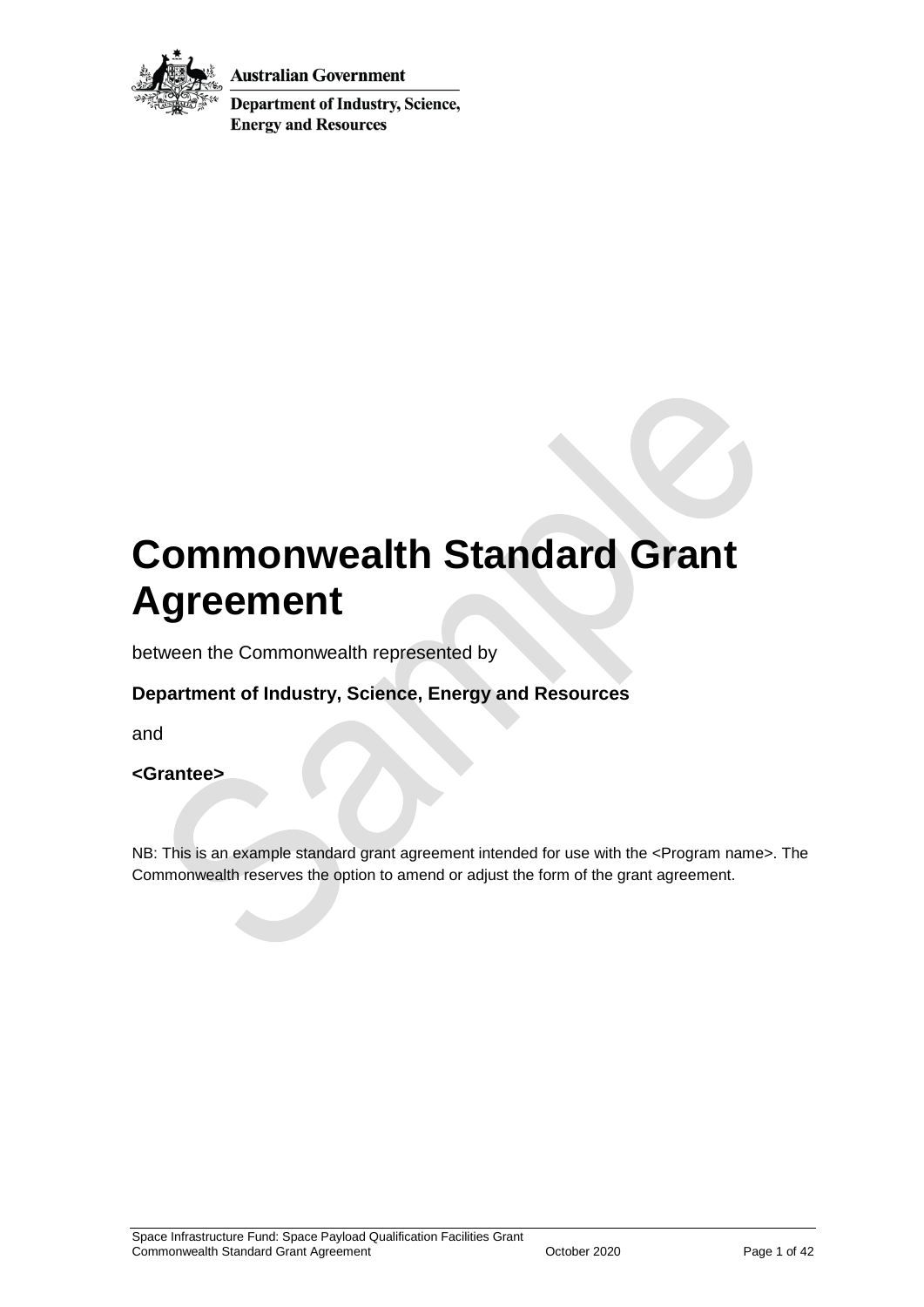## **Contents**

| А. |  |  |
|----|--|--|
| В. |  |  |
| C. |  |  |
| D. |  |  |
| Е. |  |  |
| F. |  |  |
| G. |  |  |
|    |  |  |
|    |  |  |
|    |  |  |
|    |  |  |
|    |  |  |
|    |  |  |
|    |  |  |
|    |  |  |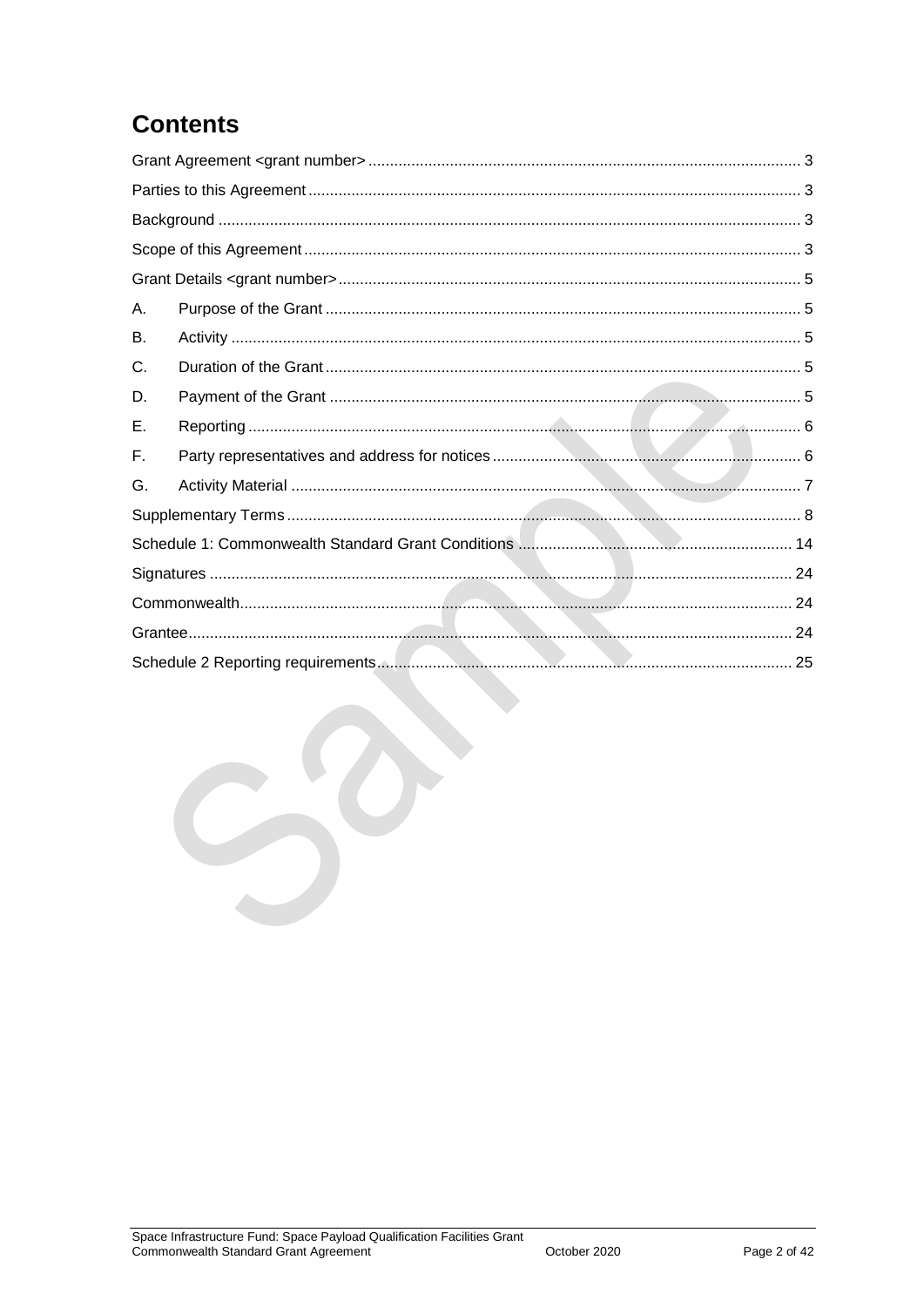## <span id="page-2-0"></span>**Grant Agreement <grant number>**

Once completed, this document, together with the Grant Details and the Commonwealth Standard Grant Conditions (Schedule 1), forms an Agreement between the Commonwealth and the Grantee.

## <span id="page-2-1"></span>Parties to this Agreement

#### The Grantee

| Full legal name of Grantee                                                                  | <entity name=""></entity>                                                                          |
|---------------------------------------------------------------------------------------------|----------------------------------------------------------------------------------------------------|
| Legal entity type (e.g. individual, incorporated<br>association, company, partnership, etc) | <abr entity="" type=""></abr>                                                                      |
| Trading or business name                                                                    | <trading name=""></trading>                                                                        |
| Any relevant licence, registration or provider<br>number                                    | Not applicable                                                                                     |
| Australian Business Number (ABN) or other<br>entity identifiers                             | <abn></abn>                                                                                        |
| Australian Company Number (ACN)                                                             | $<$ ACN $>$                                                                                        |
| Registered for Goods and Services Tax (GST)?                                                | <gst +="" if="" statement="" status=""></gst>                                                      |
| Date from which GST registration was effective?                                             | <gst date="" registered=""></gst>                                                                  |
| Registered office address                                                                   | <abr address="" registered=""></abr>                                                               |
|                                                                                             | <city> <state> <postcode></postcode></state></city>                                                |
| Relevant business place                                                                     | <business address="" street=""><br/><city> <state> <postcode></postcode></state></city></business> |

#### The Commonwealth

The Commonwealth of Australia represented by the Department of Industry, Science, Energy and Resources of 10 Binara Street CANBERRA ACT 2600 ABN 74 599 608 295

## <span id="page-2-2"></span>**Background**

The Commonwealth has agreed to enter this Agreement under which the Commonwealth will provide the Grantee with a Grant for the purpose of assisting the Grantee to undertake the associated Activity.

The Grantee agrees to use the Grant and undertake the Activity in accordance with this Agreement and the relevant Grant Details.

#### <span id="page-2-3"></span>Scope of this Agreement

This Agreement comprises:

(a) this document;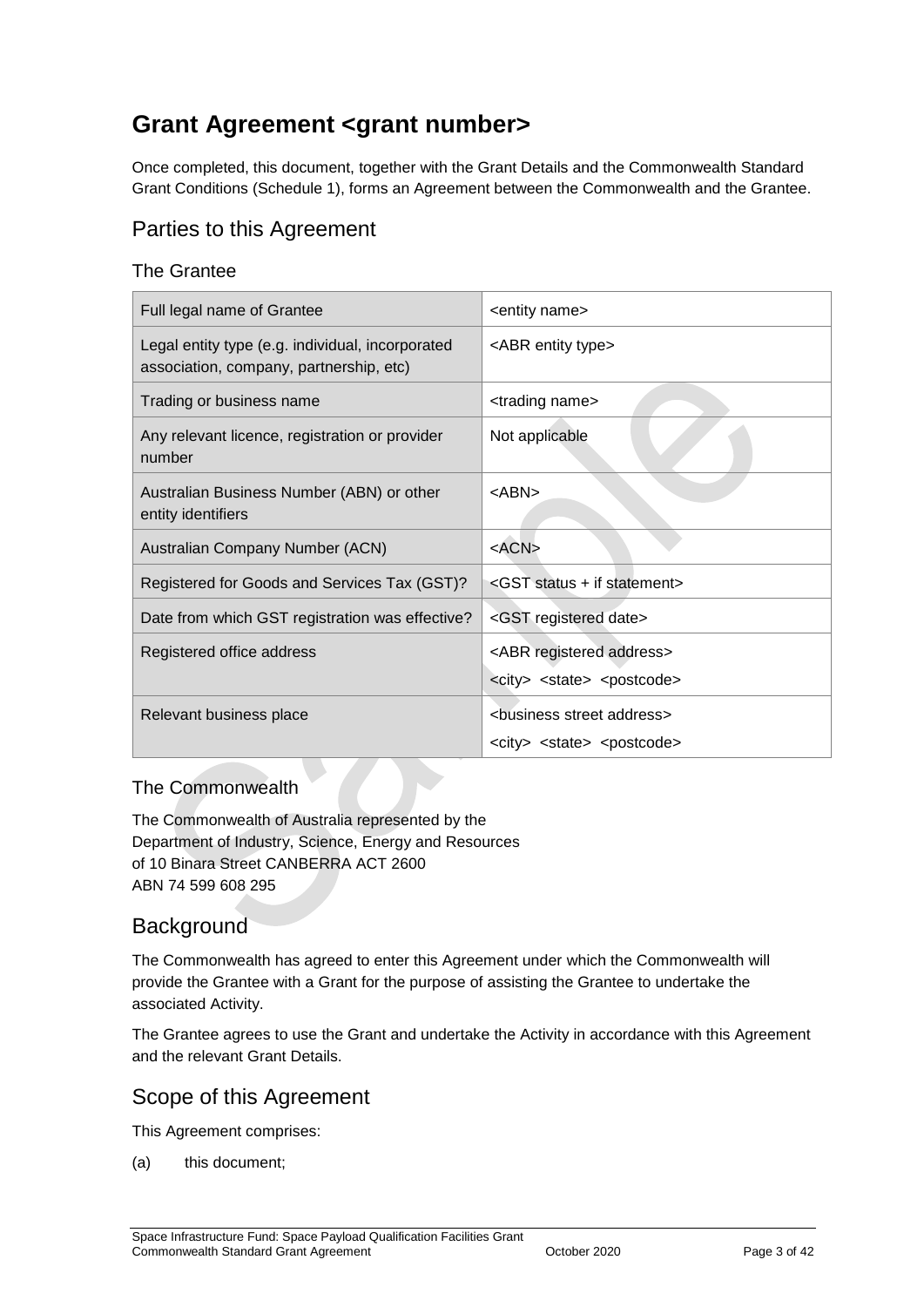- (b) the Supplementary Terms (if any);
- (c) the Standard Grant Conditions (Schedule 1);
- (d) the Grant Details;
- (e) any other document referenced or incorporated in the Grant Details.

If there is any ambiguity or inconsistency between the documents comprising this Agreement in relation to a Grant, the document appearing higher in the list will have precedence to the extent of the ambiguity or inconsistency.

This Agreement represents the Parties' entire agreement in relation to the Grant provided under it and the relevant Activity and supersedes all prior representations, communications, agreements, statements and understandings, whether oral or in writing.

Certain information contained in or provided under this Agreement may be used for public reporting purposes.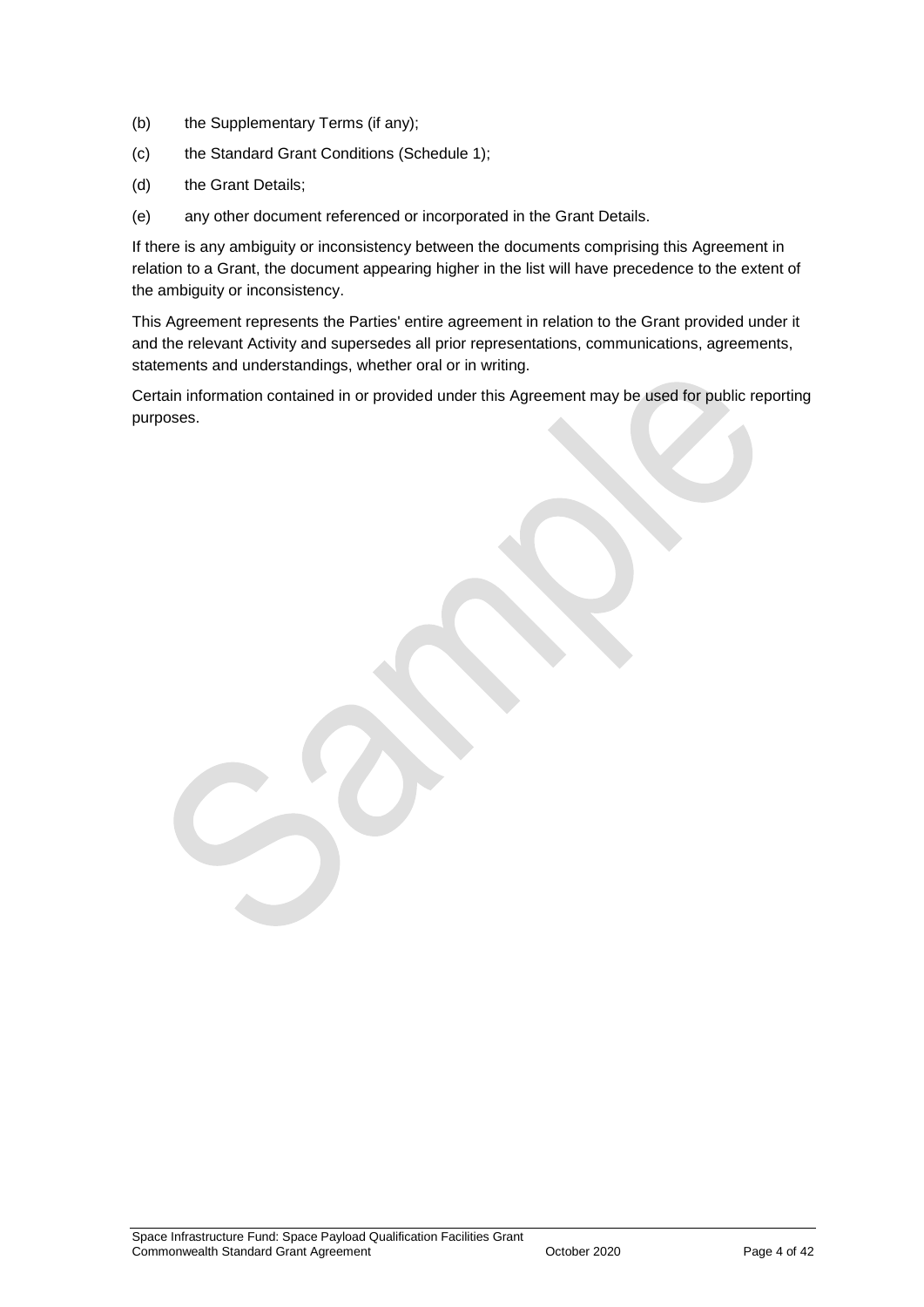## <span id="page-4-0"></span>**Grant Details <grant number>**

## <span id="page-4-1"></span>A. Purpose of the Grant

The Grant is being provided as part of the <grant opportunity name> grant opportunity.

<Grant opportunity objectives>

<Grant opportunity outcomes>

#### <span id="page-4-2"></span>B. Activity

The Activity is made up of the Grantee's project and all eligible project activities as specified in these Grant Details.

Project title

<project title>

#### Project scope and description

<detailed project description>

#### Project outcomes

<project outcomes>

In undertaking the Activity, the Grantee must comply with the requirements of the grant opportunity guidelines (as in force at the time of application).

The Grantee must notify the Commonwealth about events relating to the project and provide an opportunity for the Minister or their representative to attend.

## <span id="page-4-3"></span>C. Duration of the Grant

The Activity starts on <project start date> and ends on <project end date>, which is the **Activity Completion Date**.

The Agreement ends on <agreement end date> which is the **Agreement End Date**.

#### Activity Schedule

In undertaking the Activity, the Grantee will meet the following milestones by the due dates.

| Milestone<br>number | Milestone name and description         | Due date                |
|---------------------|----------------------------------------|-------------------------|
| $<$ No $>$          | <milestone name=""></milestone>        | <dd mm="" yyyy=""></dd> |
|                     | <milestone description=""></milestone> |                         |

## <span id="page-4-4"></span>D. Payment of the Grant

The total amount of the Grant is <grant amount> (plus GST if applicable).

The Grant will be provided at up to <grant percentage> per cent of eligible expenditure as defined in the grant opportunity guidelines subject to availability of Program funds.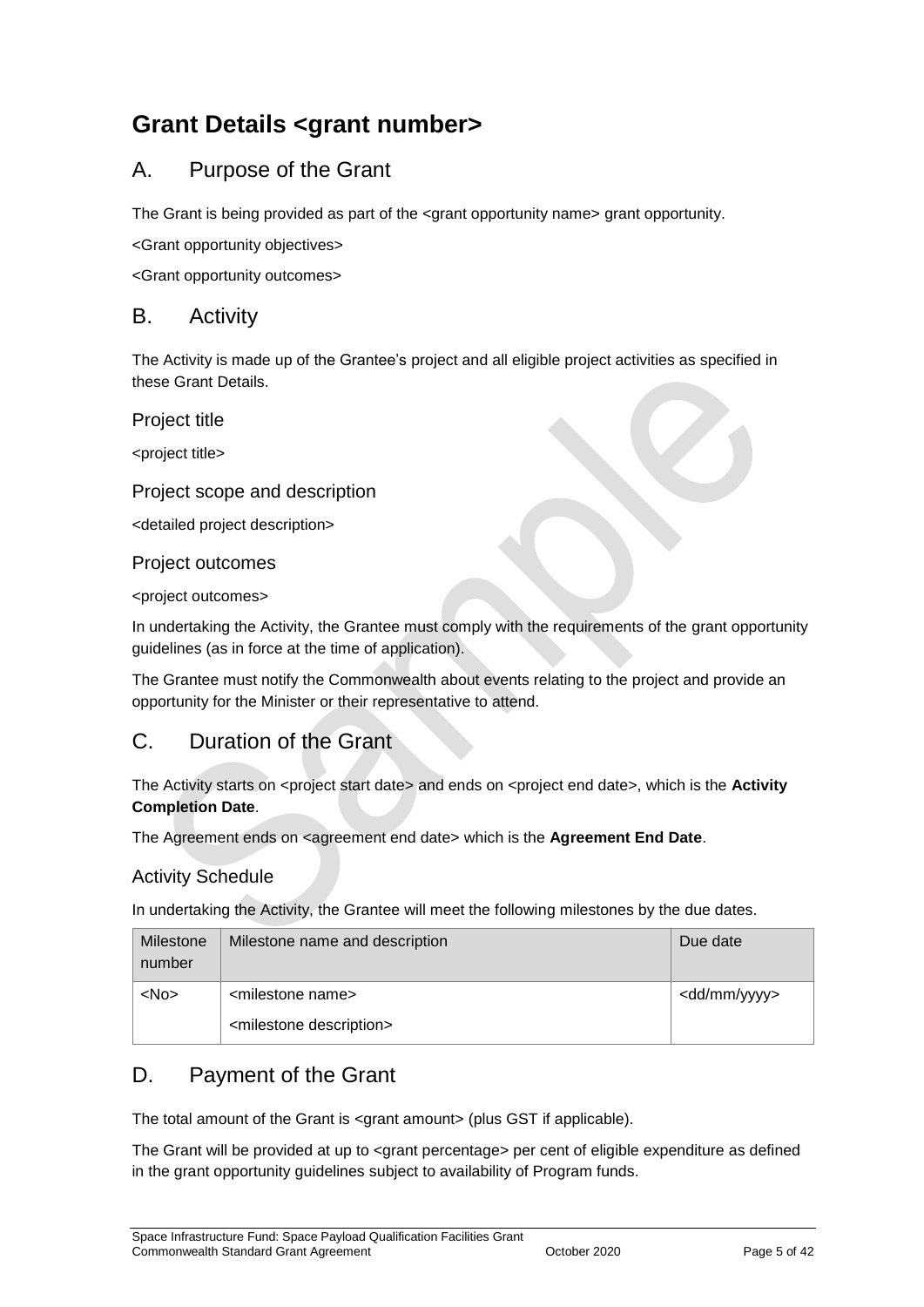The Grant will be paid in accordance with clause [ST2.](#page-7-1)

The Grant will be paid according to the following schedule. Payments are subject to satisfactory progress on the project and compliance by the Grantee with its obligations under this Agreement.

| Payment event                  | Payment amount<br>(GST excl)       | Anticipated payment<br>date |
|--------------------------------|------------------------------------|-----------------------------|
| <payment trigger=""></payment> | <insert amount=""></insert>        | <insert date=""></insert>   |
| <payment trigger=""></payment> | <insert amount=""></insert>        | <insert date=""></insert>   |
| Total                          | <total amount="" grant=""></total> |                             |

#### Invoicing

The Grantee agrees to allow the Commonwealth to issue it with a Recipient Created Tax Invoice (RCTI) for any taxable supplies it makes in relation to the Activity.

#### <span id="page-5-0"></span>E. Reporting

The Grantee agrees to provide the following reports to the Commonwealth representative in accordance with the reporting requirements (Schedule 2).

#### <reporting table>

During the Agreement period, the Commonwealth may ask the Grantee for ad-hoc reports on the project. The Grantee must provide these reports in the timeframes notified by the Commonwealth.

#### <span id="page-5-1"></span>F. Party representatives and address for notices

#### Grantee's representative and address

| Grantee's representative<br>name | <primary contact="" name=""></primary>     |
|----------------------------------|--------------------------------------------|
| Position                         | <primary contact="" position=""></primary> |
| Address                          | <primary address="" contact=""></primary>  |
| Business hours telephone         | <phone number=""></phone>                  |
| Mobile                           | <mobile phone=""></mobile>                 |
| Email                            | <email address=""></email>                 |

#### Commonwealth representative and address

| Name of representative | $\leq$ CSM name $\geq$  |
|------------------------|-------------------------|
| <b>Position</b>        | <csm position=""></csm> |
| Postal address         | GPO Box 2013            |
|                        | CANBERRA ACT 2601       |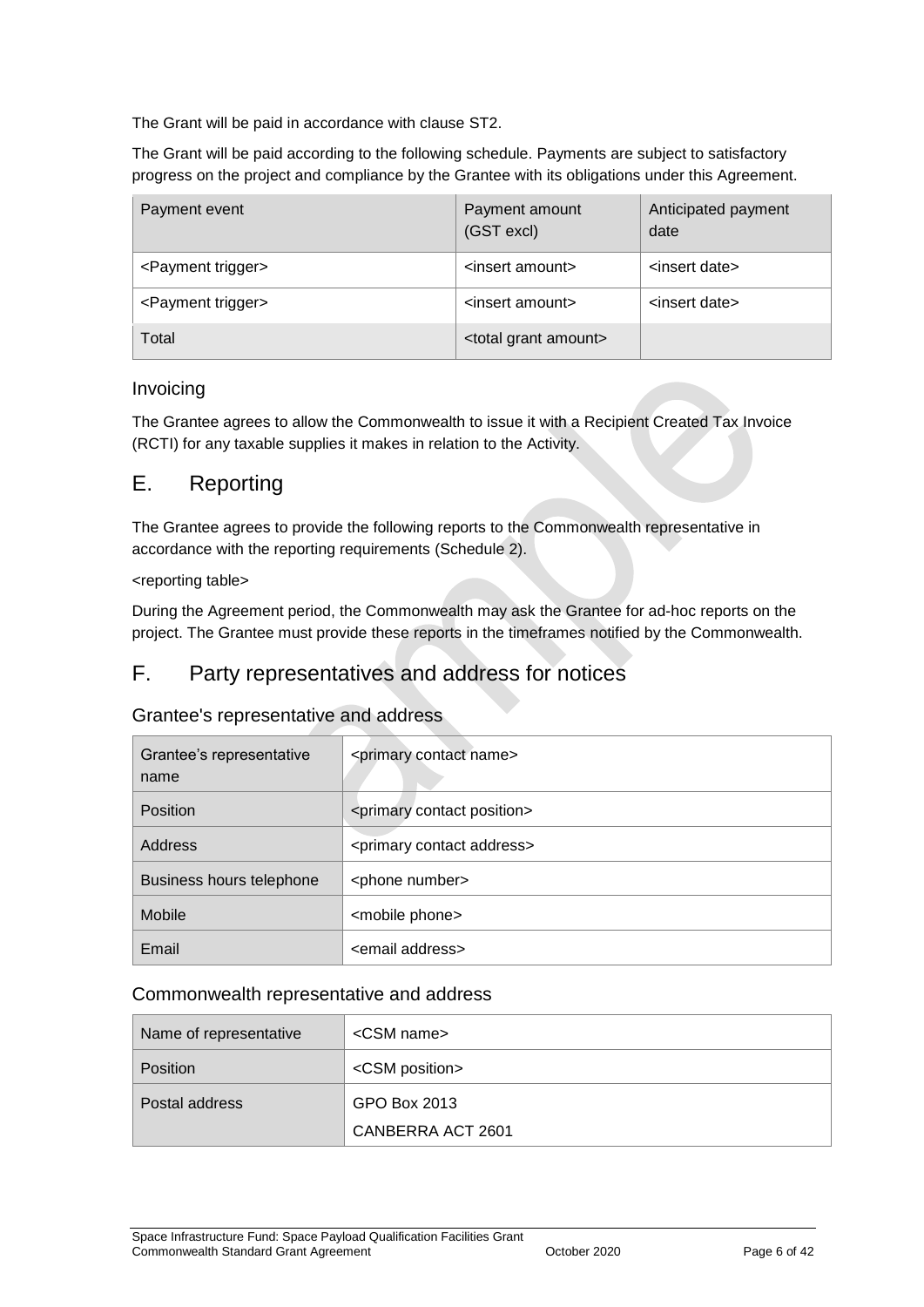| Physical address         | <csm address="" physical=""></csm>      |
|--------------------------|-----------------------------------------|
|                          | If blank                                |
|                          | 10 Binara Street                        |
|                          | CANBERRA ACT 2600                       |
| Business hours telephone | <csm phone=""></csm>                    |
| Email                    | <program address="" email=""></program> |

The Parties' representatives will be responsible for liaison and the day-to-day management of the Grant, as well as accepting and issuing any written notices in relation to the Grant.

## <span id="page-6-0"></span>G. Activity Material

Not applicable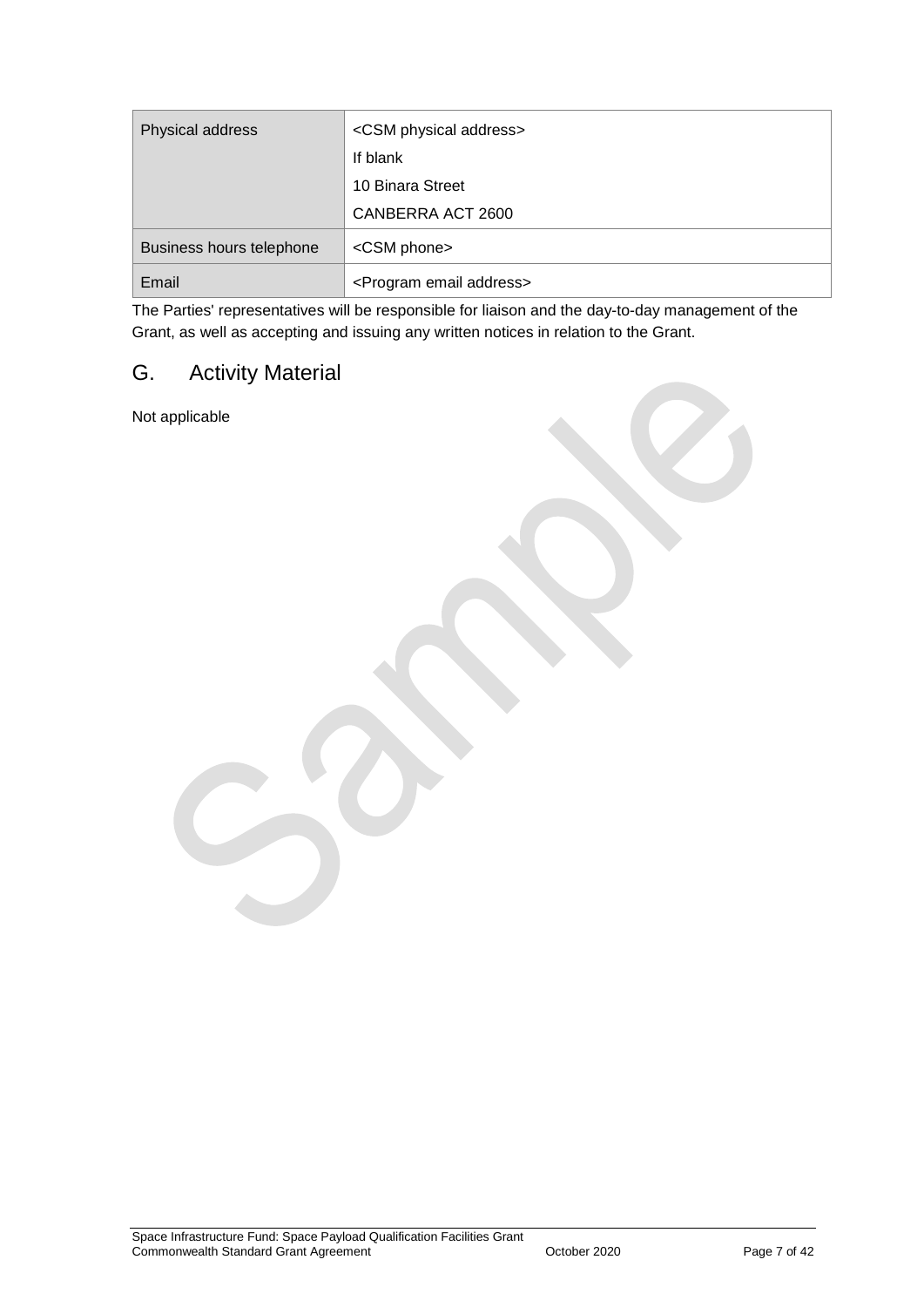## <span id="page-7-0"></span>**Supplementary Terms**

## ST1. Other Contributions

ST1.1 In this Agreement, Other Contributions means the financial or in-kind contributions other than the Grant set out in the following table:

| Contributor                                                                       | Nature of Contribution                                                                                    | Amount (GST<br>exclusive)                       | Timing                                                                                          |
|-----------------------------------------------------------------------------------|-----------------------------------------------------------------------------------------------------------|-------------------------------------------------|-------------------------------------------------------------------------------------------------|
| Grantee                                                                           | < insert description of contribution,<br>e.g., cash, access to equipment,<br>secondment of personnel etc> | \$ <insert amount=""></insert>                  | <project date="" end=""></project>                                                              |
| <name of="" third<br="">party providing<br/>the Other<br/>Contribution&gt;</name> | insert description of contribution,<br>e.g., cash, access to equipment,<br>secondment of personnel etc>   | \$ <insert amount=""></insert>                  | <insert date="" or<br="">Milestone to which<br/>the Other<br/>Contribution relates&gt;</insert> |
| Total                                                                             |                                                                                                           | \$ <total other<br="">contributions&gt;</total> |                                                                                                 |

ST1.2 The Grantee agrees to provide, or to ensure the provision of, the Other Contributions and to use them to undertake the Activity. If the Other Contributions are not provided in accordance with this clause, then the Commonwealth may:

- (a) suspend payment of the Grant until the Other Contributions are provided; or
- (b) terminate this Agreement in accordance with clause 19 of this Agreement.

#### <span id="page-7-1"></span>ST2. Activity Budget

ST2.1 In this Agreement, Appropriation means money drawn from the Consolidated Revenue Fund.

ST2.2 The Grantee agrees to use the Grant and any Other Contributions and undertake the Activity consistently with the Activity Budget in the following table:

#### <budget table>

Figures in the above table are GST exclusive amounts less GST credits that can be claimed in relation to the expenditure.

ST2.3 Subject to sufficient appropriation being available, the Grant will be paid up to the Annual Capped Amounts over the financial years specified in the following table.

#### **Annual Capped Amounts**

| Financial year                                     | Annual capped amount (GST excl)       |
|----------------------------------------------------|---------------------------------------|
| <lnsert financial="" year:="" yyyy-yy=""></lnsert> | \$ <amount></amount>                  |
| <lnsert financial="" year:="" yyyy-yy=""></lnsert> | \$ <amount></amount>                  |
| <lnsert financial="" year:="" yyyy-yy=""></lnsert> | \$ <amount></amount>                  |
| <lnsert financial="" year:="" yyyy-yy=""></lnsert> | \$ <amount></amount>                  |
| Total                                              | \$ <total amount="" grant=""></total> |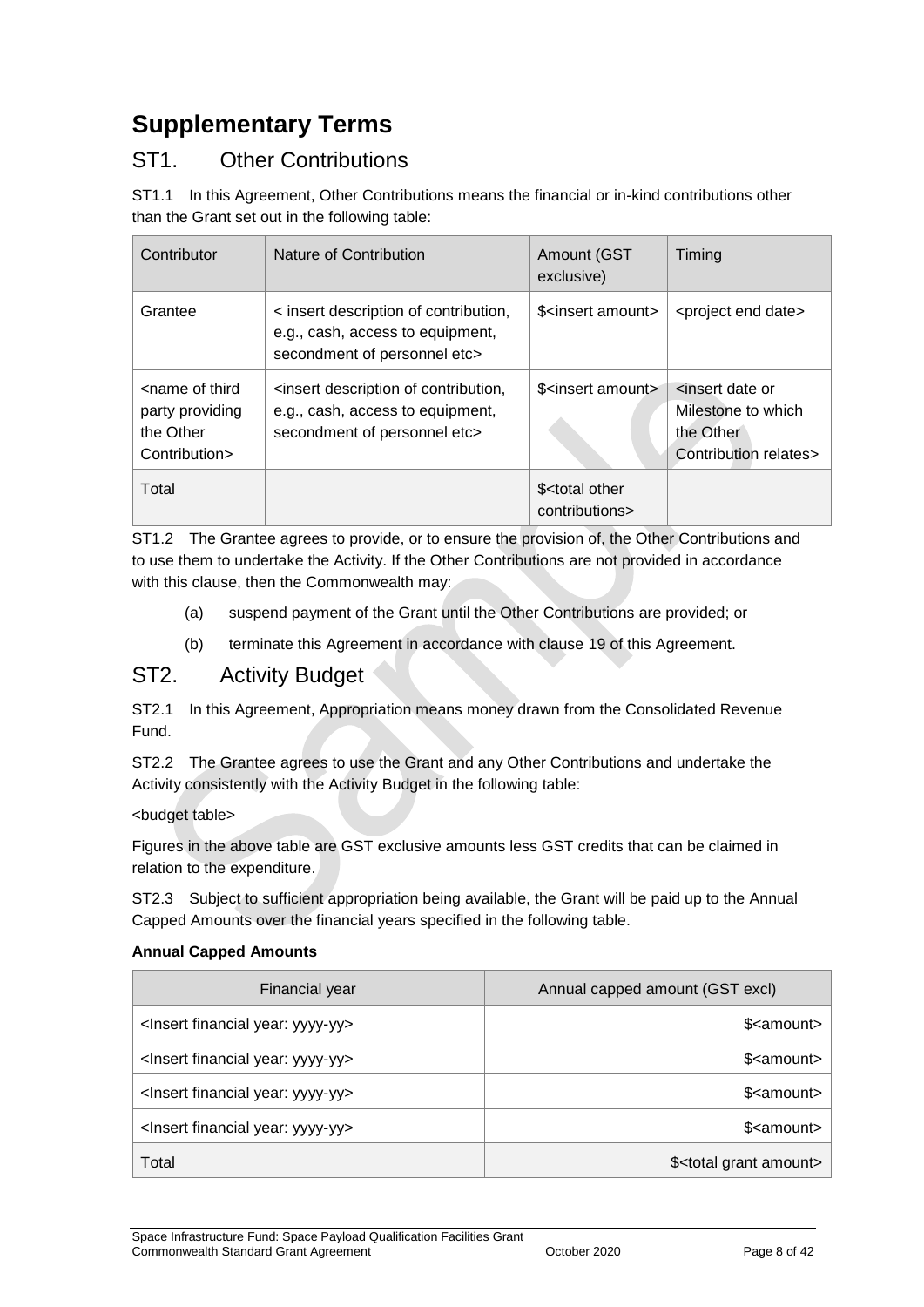ST2.4 The Commonwealth is not required to make a payment if it would result in the amount paid in a financial year exceeding the Annual Capped Amount for that financial year specified in the table under clause ST2.3.

ST2.5 In accordance with the Activity Budget under clause ST2.2, the Annual Capped Amounts may not be exceeded unless the Commonwealth specifically approves an increase of that amount under clause ST2.8.

ST2.6 Subject to this clause, the Grantee may reallocate expenditure in respect of categories of expenditure in the Activity Budget, provided it does not materially change the Activity, any Milestone(s) set out in this Agreement, or cause the Grantee to be in breach of any of its obligations under this Agreement.

ST2.7 The Grantee must give the Commonwealth:

- (a) at any time the Grantee wishes to request a variation to any one or more of the Annual Capped Amounts; or
- (b) if otherwise requested by the Commonwealth,

a revised Activity Budget in a form acceptable to the Commonwealth. The revised Activity Budget must clearly identify any proposed changes, including of any proposed changes to the Annual Capped Amounts, and explain the reasons for the proposed changes.

ST2.8 The Commonwealth may, at its discretion, approve or reject a revised Activity Budget provided under clause ST2.7 and/or any proposed changes to the Annual Capped Amounts. The Commonwealth's approval may be granted subject to conditions.

ST2.9 If a revised Activity Budget and any proposed changes to the Annual Capped Amounts are approved by the Commonwealth, then it will become the Activity Budget and, if relevant, the Annual Capped Amounts will be adjusted accordingly.

## ST3. Intellectual property in Activity Material

Not applicable

## ST4. Access/monitoring/inspection

ST4.1 The Grantee agrees to give the Commonwealth, or any persons authorised in writing by the Commonwealth:

- (a) access to premises where the Activity is being performed and/or where Material relating to the Activity is kept within the time period specified in a Commonwealth notice; and
- (b) permission to inspect and take copies of any Material relevant to the Activity.

ST4.2 The Auditor-General and any Information Officer under the *Australian Information Commissioner Act 2010* (Cth) (including their delegates) are persons authorised for the purposes of clause ST4.1.

ST4.3 This clause ST4 does not detract from the statutory powers of the Auditor-General or an Information Officer (including their delegates).

#### ST5. Equipment and Assets

ST5.1 In this Agreement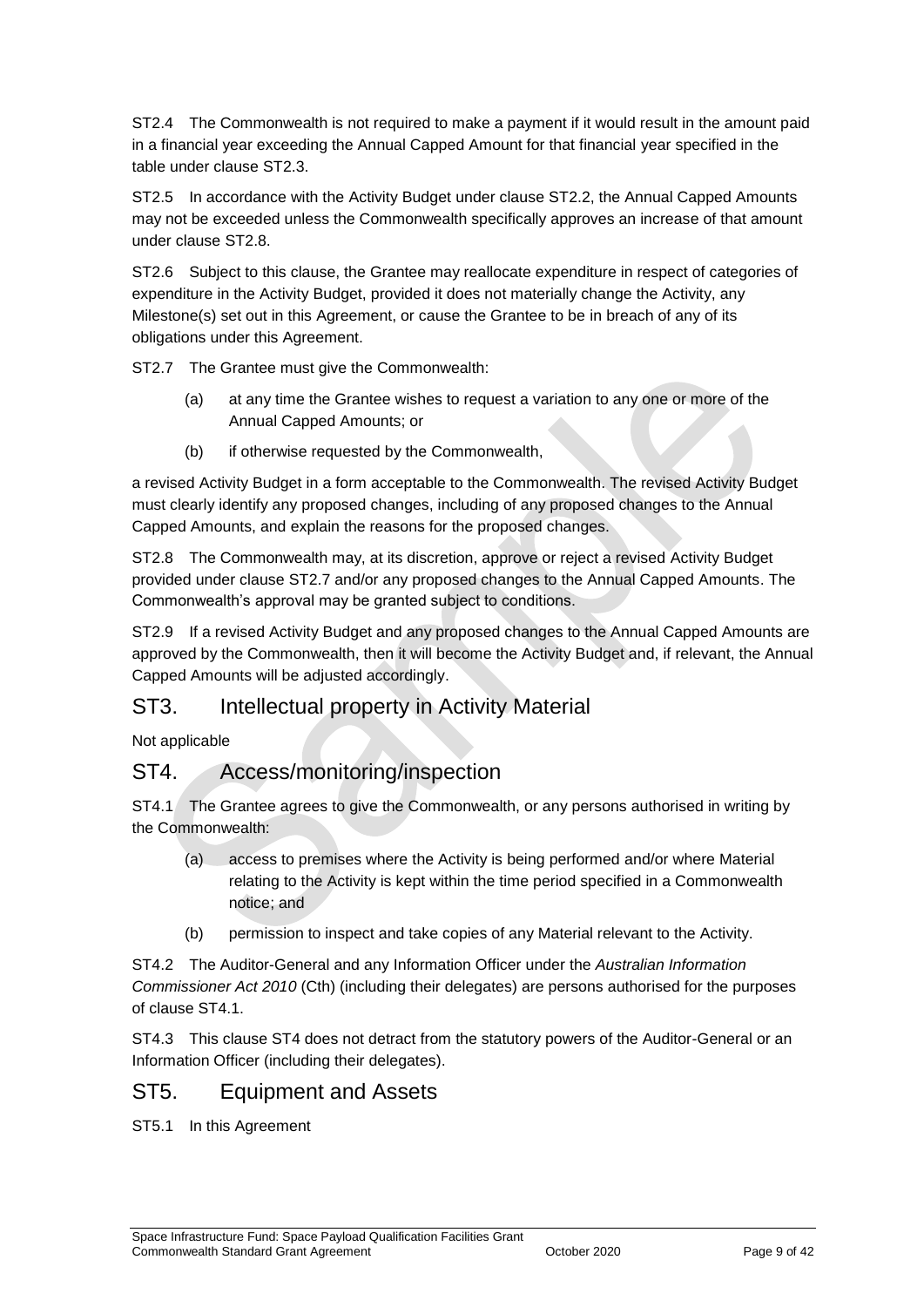**Asset** means any item of property purchased, leased, created or otherwise brought into existence wholly, or in part, with the use of the Grant, excluding Activity Material and Intellectual Property Rights.

ST5.2 The Grantee agrees to obtain the Commonwealth's prior written approval to use the Grant to purchase any item of equipment or Asset for more than \$50,000 (including GST), apart from those listed in the Activity Budget and/or detailed below:

<Equipment and Assets table>

ST5.3 Unless otherwise agreed in writing by the Commonwealth, the Grantee must ensure that it owns any equipment or asset acquired with the Grant.

ST5.4 Unless to the extent the Commonwealth agrees otherwise in writing, the Grantee agrees to use the Asset for the purpose of the Activity. The Commonwealth may give its agreement subject to conditions and the Grantee must comply with any such conditions.

ST5.5 The Grantee agrees to maintain a register of all Assets with a value of \$50,000 (including GST) or more at the time of the Asset's purchase, lease, creating or bringing into existence in the form specified below and to provide the register to the Commonwealth upon request.

| Item number | <b>Description</b>                       | Total cost (including GST)              |
|-------------|------------------------------------------|-----------------------------------------|
| Reference   | Description of the equipment or<br>asset | Total cost of the equipment<br>or asset |

ST5.6 On expiration or termination of the Agreement, the Grantee agrees to transfer any Asset to the Commonwealth or a third party nominated by the Commonwealth or otherwise deal with the Asset as directed by the Commonwealth.

## ST6. Specified Personnel

Not applicable

## ST7. Relevant qualifications, licences, permits, approvals or skills

Not applicable

#### ST8. Vulnerable Persons

Not applicable

#### ST9. Child safety

Not applicable

#### ST10. Commonwealth Material, facilities and assistance

Not applicable

#### ST11 **Jurisdiction**

ST11.1 This Agreement is governed by the law of the Australian Capital Territory.

#### ST12. Grantee trustee of trust (if applicable)

ST12.1 In this Agreement, **Trust** means the trust specified in the Parties to the Agreement section of this Agreement.

ST12.2 The Grantee warrants that: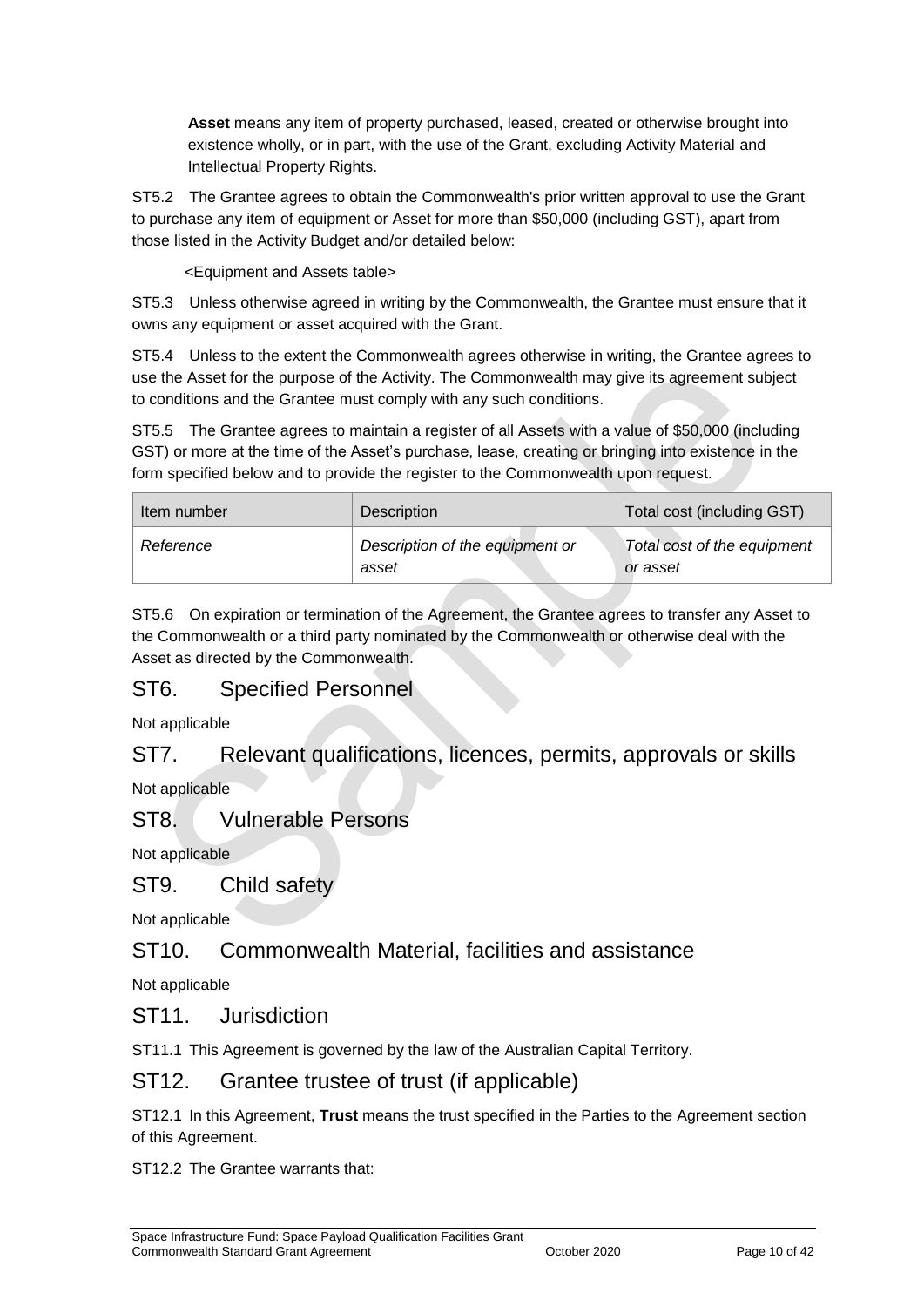- (a) it is the sole trustee of the Trust; and
- (b) it has full and valid power and authority to enter into this Agreement and perform the obligations under it on behalf of the Trust; and
- (c) it has entered into this Agreement for the proper administration of the Trust; and
- (d) all necessary resolutions, consents, approvals and procedures have been obtained or duly satisfied to enter into this Agreement and perform the obligations under it; and
- (e) it has the right to be indemnified out of the assets of the Trust for all liabilities incurred by it under this Agreement.

#### ST13. Fraud

ST13.1 In this Agreement, Fraud means dishonestly obtaining a benefit, or causing a loss, by deception or other means, and includes alleged, attempted, suspected or detected fraud.

ST13.2 The Grantee must ensure its personnel and subcontractors do not engage in any Fraud in relation to the Activity.

ST13.3 If the Grantee becomes aware of:

- (a) any Fraud in relation to the performance of the Activity; or
- (b) any other Fraud that has had or may have an effect on the performance of the Activity;

then it must within 5 business days report the matter to the Commonwealth and all appropriate law enforcement and regulatory agencies.

ST13.4 The Grantee must, at its own cost, investigate any Fraud referred to in clause ST13.3 in accordance with the Australian Government Investigations Standards available at [www.ag.gov.au.](http://www.ag.gov.au/)

ST13.5 The Commonwealth may, at its discretion, investigate any Fraud in relation to the Activity. The Grantee agrees to co-operate and provide all reasonable assistance at its own cost with any such investigation.

ST13.6 This clause survives the termination or expiry of the Agreement.

## ST14. Prohibited dealings

ST14.1 In this Agreement

| <b>Listed</b>                                                                                  | means an organisation listed as a terrorist organisation pursuant to Division 102 of                                                                                                                                                                                                                                                                      |
|------------------------------------------------------------------------------------------------|-----------------------------------------------------------------------------------------------------------------------------------------------------------------------------------------------------------------------------------------------------------------------------------------------------------------------------------------------------------|
| <b>Terrorist</b>                                                                               | the Criminal Code Act 1995 (Cth). This list is available at:                                                                                                                                                                                                                                                                                              |
| Organisation                                                                                   | https://www.nationalsecurity.gov.au/Listedterroristorganisations/Pages/default.aspx;                                                                                                                                                                                                                                                                      |
| List                                                                                           | <b>Consolidated</b> means the list of all individuals and entities subject to targeted financial sanctions<br>pursuant to the Charter of the United Nations Act 1945 (Cth) and the Autonomous<br>Sanctions Act 2011 (Cth). This list is available at:<br>https://dfat.gov.au/international-relations/security/sanctions/Pages/consolidated-<br>list.aspx; |
| <b>World Bank</b><br><b>Listing of</b><br>Ineligible<br><b>Firms and</b><br><b>Individuals</b> | means the list of firms and individuals ineligible to be awarded a World Bank-<br>financed contract. This list is available at: https://www.worldbank.org/en/projects-<br>operations/procurement/debarred-firms                                                                                                                                           |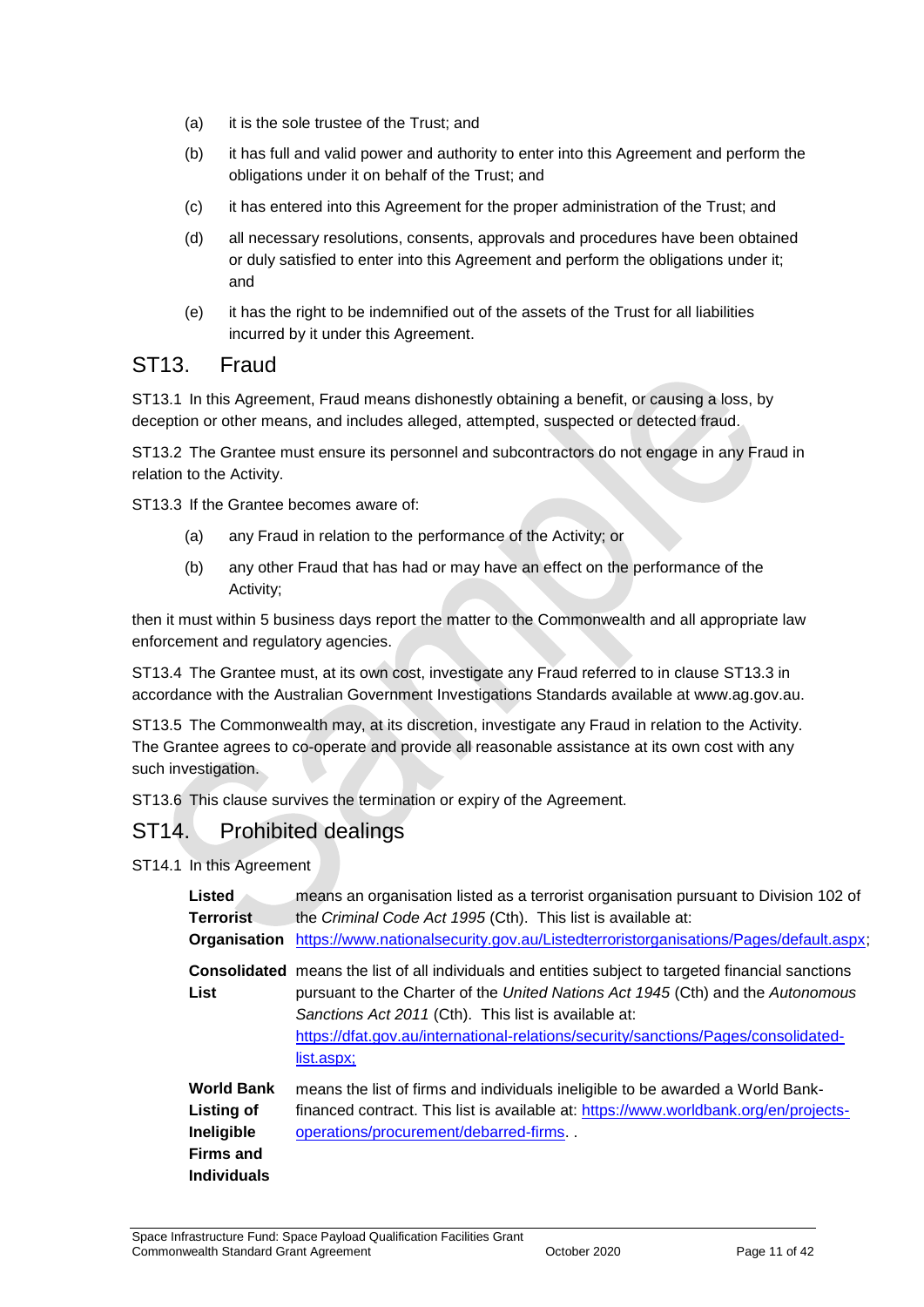ST14.2 The Grantee agrees to take all reasonable steps to ensure that all individuals or entities involved in carrying out the Activity, including the Grantee itself and its officers, employees, contractors and agents:

- (a) are not directly or indirectly engaged in preparing, planning, assisting in or the doing of a terrorist act;
- (b) are not, and do not become a Listed Terrorist Organisation;
- (c) are not, and do not become listed on the Consolidated List;
- (d) are not, and to do not become listed on the World Bank Listing of Ineligible Firms and Individuals;
- (e) are not owned or controlled by any individual or entity mentioned in the lists referred to in ST14.2 (b) to (d); and
- (f) do not provide direct or indirect support, resources or assets (including any Commonwealth funding) to any individual or entity associated with terrorism or mentioned in the lists referred to in ST14.2 (b) to (d).

ST14.3 The Grantee agrees to inform the Commonwealth immediately if the Grantee discovers that the Grantee itself or any of its officers, employees, contractors or agents or any other individual or entity involved in carrying out the Activity may have contravened this clause ST14.

#### ST15. Anti-corruption

ST15.1 In this Agreement:

**Illegal or Corrupt Practice** means directly or indirectly:

- (a) making or causing to be made, any offer, gift, payment, consideration or benefit of any kind to any party, or
- (b) receiving or seeking to receive, any offer, gift, payment, consideration or benefit of any kind from any party, as an inducement or reward in relation to the performance of the Activity, which would or could be construed as an illegal or corrupt practice;

ST15.2 The Grantee warrants that the Grantee, its officers, employees, contractors, agents and any other individual or entity involved in carrying out the Activity have not, engaged in an Illegal or Corrupt Practice.

ST15.3 The Grantee agrees not to, and to take all reasonable steps to ensure that its officers, employees, contractors, agents and any other individual or entity involved in carrying out the Activity do not:

- (a) engage in an Illegal or Corrupt Practice; or
- (b) engage in any practice that could constitute the offence of bribing a foreign public official contained in section 70.2 of the Criminal Code Act 1995 (Cth).

ST15.4 The Grantee agrees to inform the Commonwealth within five business days if the Grantee becomes aware of any activity as described in ST15.3 in relation to the performance of the Activity.

## ST16. Step-in rights

Not applicable

## ST17. Grant administrator

Not applicable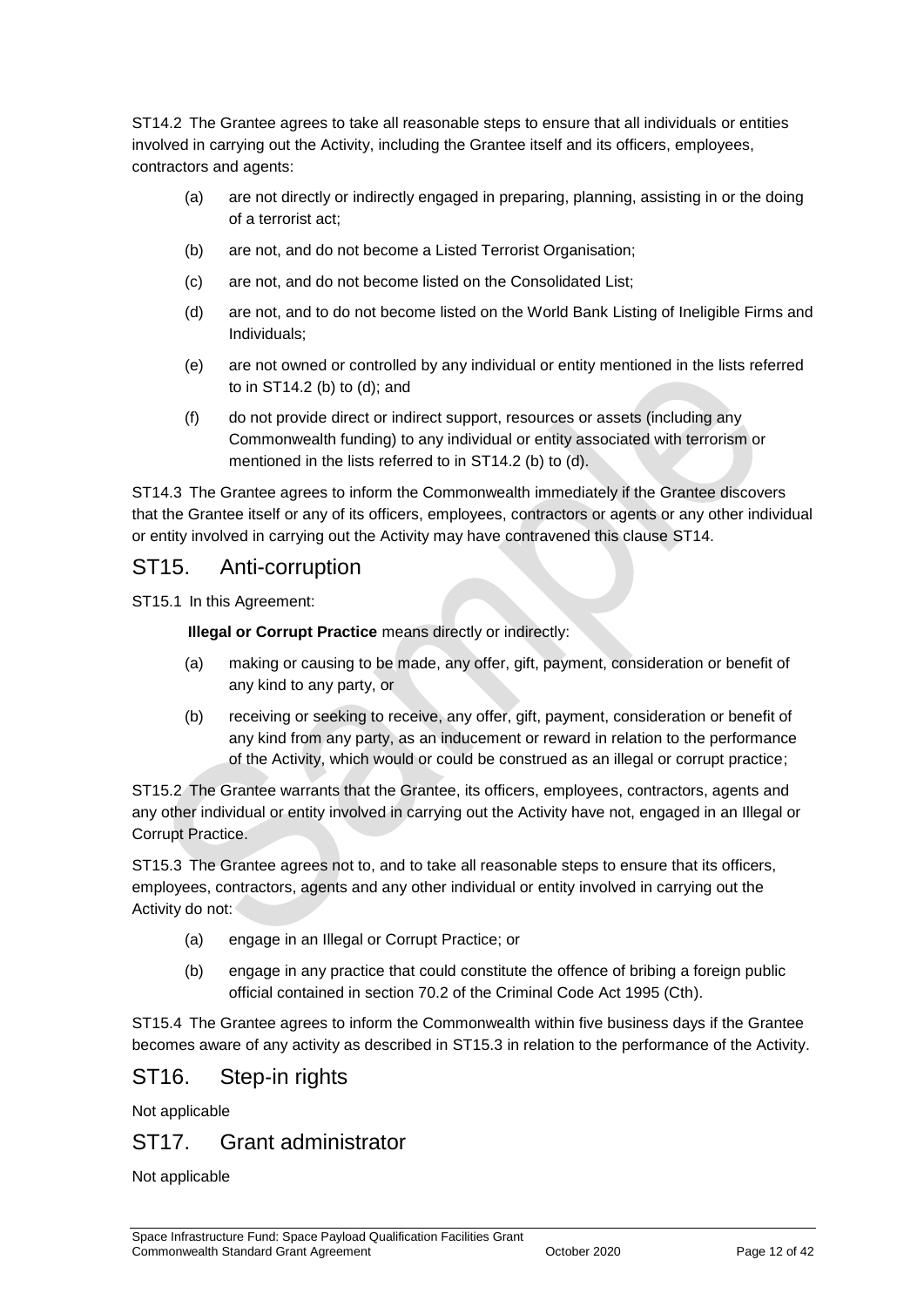## ST18. Management Adviser

Not applicable

#### ST19. Indemnities

ST19.1 The Grantee indemnifies the Commonwealth, its officers, employees and contractors against any claim, loss or damage arising in connection with the Activity.

ST19.2 The Grantee's obligation to indemnify the Commonwealth will reduce proportionally to the extent any act or omission involving fault on the part of the Commonwealth contributed to the claim, loss or damage.

## ST20. Compliance with Legislation and policies

ST20.1 In this Agreement:

**Legislation** means a provision of a statute or subordinate legislation of the Commonwealth, or of a State, Territory or local authority.

ST20.2 The Grantee agrees to comply with all Legislation applicable to its performance of this Agreement.

ST20.3 The Grantee agrees, in carrying out its obligations under this Agreement, to comply with any of the Commonwealth's policies as notified, referred or made available by the Commonwealth to the Grantee (including by reference to an internet site).

ST20.4 In carrying out the Activity, the Grantee must comply with the following applicable policies/laws:

- a. All State, Territory or Commonwealth law relating to the employment or engagement of people who work or volunteer with children in relation to the Activity including mandatory reporting and working with children checks however described and, if requested, provide the Commonwealth, at the Grantee's cost, with an annual statement of compliance with these requirements in such form as may be specified by the Commonwealth
- b. Space (Launches and Returns) Act 2018 and associated rules including:
	- *Space (Launches and Returns) (General) Rules 2019*
	- *Space (Launches and Returns) (Insurance) Rules 2019*
	- *Space (Launches and Returns) (High Power Rocket) Rules 2019*
- c. Export control legislation including the Defence Trade Controls Act 2012 and Customs Act 1901
- d. Radiocommunications Act 1992
- e. any relevant international testing standards
- f. any relevant export control requirements
- g. any relevant national security requirements.

## ST21. Work health and safety

ST21.1 The Grantee agrees to ensure that it complies at all times with all applicable work health and safety legislative and regulatory requirements and any additional work health and safety requirements set out in the Grant Details.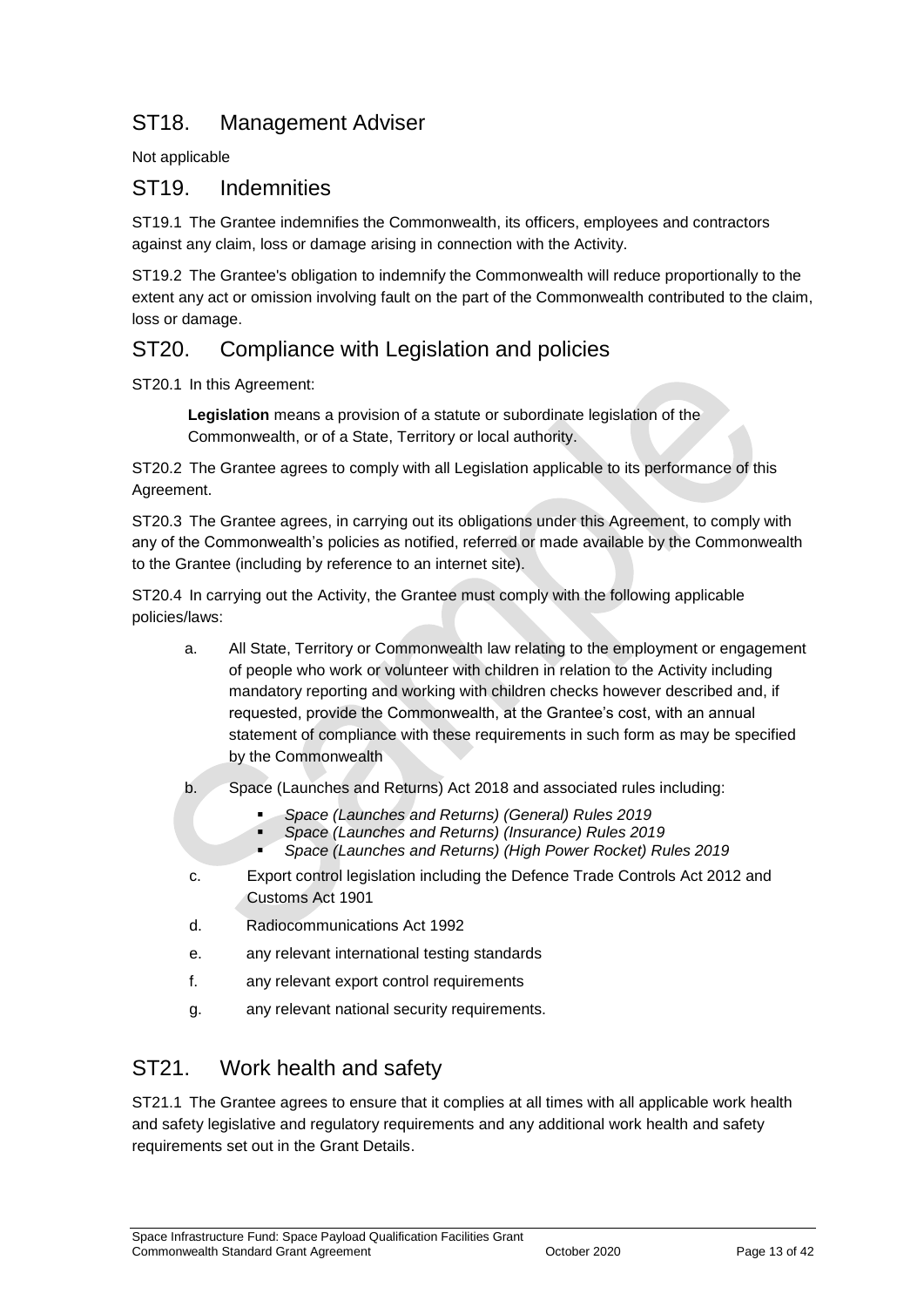ST21.2 If requested by the Commonwealth, the Grantee agrees to provide copies of its work health and safety management plans and processes and such other details of the arrangements it has in place to meet the requirements referred to in clause ST21.1.

ST21.3 When using the Commonwealth's premises or facilities, the Grantee agrees to comply with all reasonable directions and procedures relating to work health and safety and security in effect at those premises or facilities, as notified by the Commonwealth or as might reasonably be inferred from the use to which the premises or facilities are being put.

## ST22. Transition

Not applicable

#### ST23. Corporate Governance

ST23.1 In this Agreement:

**Constitution** means (depending on the context):

- (a) a company's, body corporate's or incorporated association's constitution, or equivalent documents, which (where relevant) includes rules and any amendments that are part of the constitution;
- (b) in relation to any other kind of body:
	- (i) the body's charter or memorandum; or
	- (ii) any instrument or law constituting or defining the constitution of the body or governing the activities of the body or its members.

ST23.2 The Grantee warrants that nothing in its constitution conflicts with its obligations under this Agreement.

ST23.3 The Grantee agrees to provide a copy of its constitution to the Commonwealth upon request and inform the Commonwealth whenever there is a change in the Grantee's constitution, structure or management.

## ST24. Counterparts

ST24.1 This Agreement may be executed in any number of counterparts. All counterparts, taken together, constitute one instrument. A Party may execute this Agreement by signing any counterpart.

#### ST25. Secret and Sacred Indigenous Material

Not applicable

## <span id="page-13-0"></span>**Schedule 1: Commonwealth Standard Grant Conditions**

#### 1. Undertaking the Activity

1.1 The Grantee agrees to undertake the Activity for the purpose of the Grant in accordance with this Agreement.

1.2 The Grantee is fully responsible for the Activity and for ensuring the performance of all its obligations under this Agreement in accordance with all relevant laws. The Grantee will not be relieved of that responsibility because of:

(a) the grant or withholding of any approval or the exercise or non‐exercise of any right by the Commonwealth; or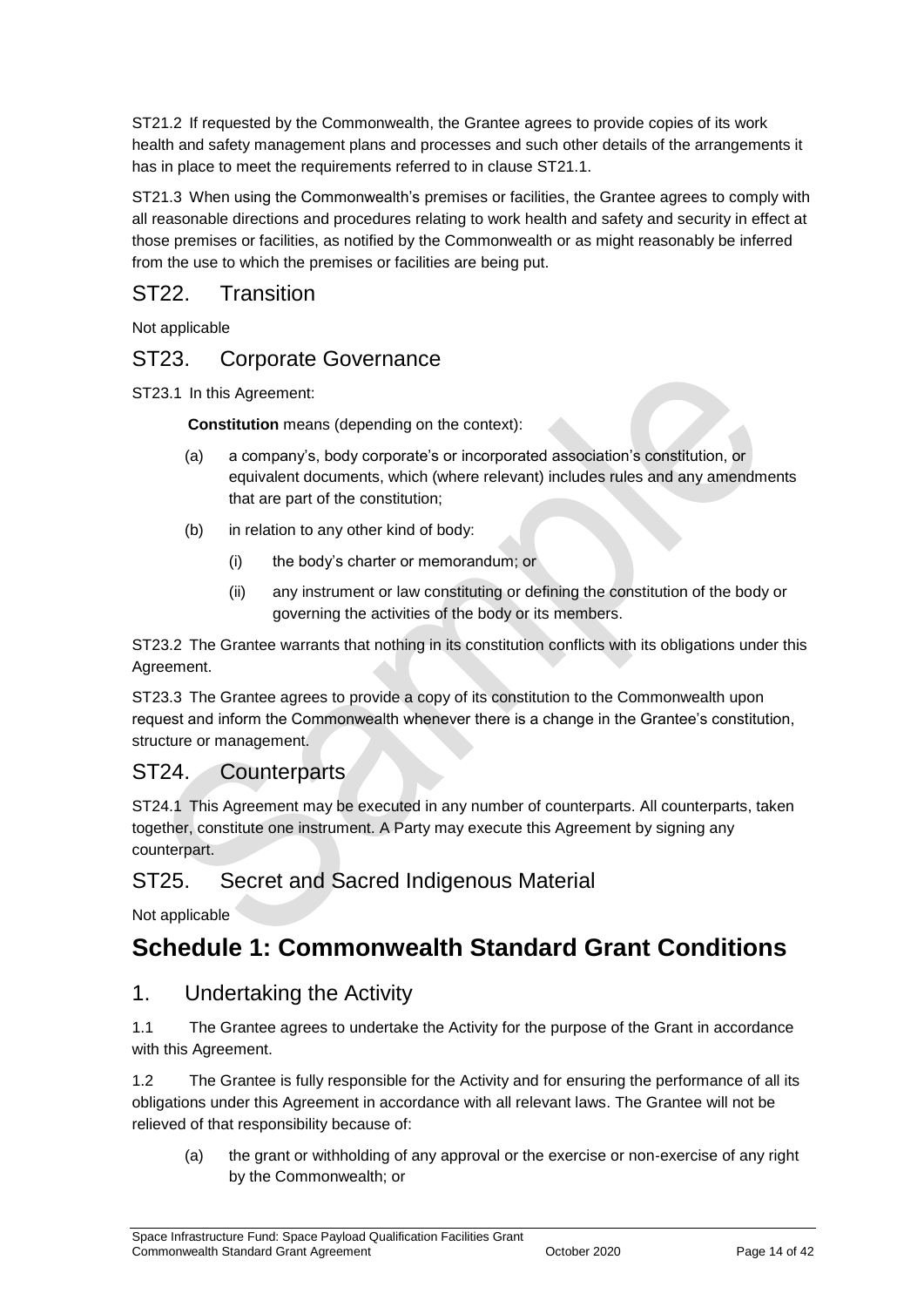(b) any payment to, or withholding of any payment from, the Grantee under this Agreement.

## 2. Payment of the Grant

2.1 The Commonwealth agrees to pay the Grant to the Grantee in accordance with the Grant Details.

2.2 Notwithstanding any other provision of this Agreement, the Commonwealth may by notice withhold payment of any amount of the Grant and/or take any other action specified in the Supplementary Terms if it reasonably believes that:

- (a) the Grantee has not complied with this Agreement;
- (b) the Grantee is unlikely to be able to perform the Activity or manage the Grant in accordance with this Agreement; or
- (c) there is a serious concern relating to this Agreement that requires investigation.

2.3 A notice under clause 2.2 will contain the reasons any action taken under clause 2.2 and, where relevant, the steps the Grantee can take to address those reasons.

2.4 The Commonwealth will only be obliged to pay the withheld amount once the Grantee has addressed the reasons contained in a notice under clause 2.2 to the Commonwealth's reasonable satisfaction.

## 3. Acknowledgements

3.1 The Grantee agrees not to make any public announcement, including by social media, in connection with the awarding of the Grant without the Commonwealth's prior written approval.

3.2 The Grantee agrees to acknowledge the Commonwealth's support in all Material, publications and promotional and advertising materials published in connection with this Agreement. The Commonwealth may notify the Grantee of the form of acknowledgement that the Grantee is to use.

## 4. Notices

4.1 Each Party agrees to promptly notify the other Party of anything reasonably likely to adversely affect the undertaking of the Activity, management of the Grant or its performance of any of its other requirements under this Agreement.

4.2 A notice given by a Party under this Agreement must be in writing and addressed to the other Party's representative as set out in the Grant Details or as most recently updated by notice given in accordance with this clause.

## 5. Relationship between the Parties

5.1 A Party is not by virtue of this Agreement the employee, agent or partner of the other Party and is not authorised to bind or represent the other Party.

## 6. Subcontracting

6.1 The Grantee is responsible for the performance of its obligations under this Agreement, including in relation to any tasks undertaken by subcontractors.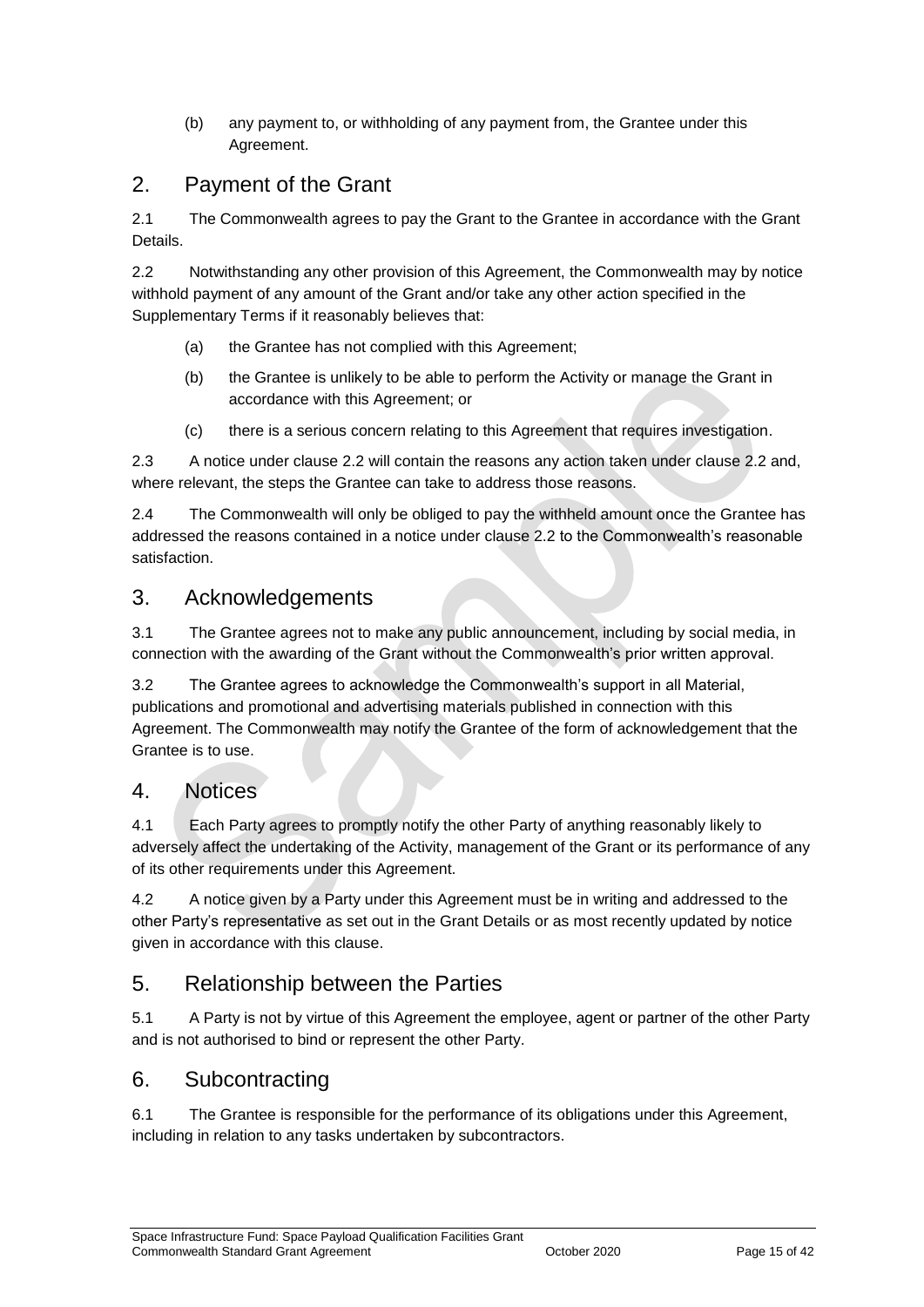6.2 The Grantee agrees to make available to the Commonwealth the details of any of its subcontractors engaged to perform any tasks in relation to this Agreement upon request.

## 7. Conflict of interest

7.1 Other than those which have already been disclosed to the Commonwealth, the Grantee warrants that, to the best of its knowledge, at the date of this Agreement, neither it nor its officers have any actual, perceived or potential conflicts of interest in relation to the Activity.

7.2 If during the term of the Agreement, any actual, perceived or potential conflict arises or there is any material change to a previously disclosed conflict of interest, the Grantee agrees to:

- (a) notify the Commonwealth promptly and make full disclosure of all relevant information relating to the conflict; and
- (b) take any steps the Commonwealth reasonably requires to resolve or otherwise deal with that conflict.

#### 8. Variation, assignment and waiver

8.1 This Agreement may be varied in writing only, signed by both Parties.

8.2 The Grantee cannot assign its obligations, and agrees not to assign its rights, under this Agreement without the Commonwealth's prior approval.

8.3 The Grantee agrees not to enter into negotiations with any other person for the purposes of entering into an arrangement that will require novation of, or involve any assignment of rights under, this Agreement without first consulting the Commonwealth.

8.4 A waiver by a Party of any of its rights under this Agreement is only effective if it is in a signed written notice to the other Party and then only to the extent specified in that notice.

## 9. Taxes, duties and government charges

9.1 The Grantee agrees to pay all taxes, duties and government charges imposed or levied in Australia or overseas in connection with the performance of this Agreement, except as provided by this Agreement.

9.2 If Goods and Services Tax (GST) is payable by a supplier on any supply made under this Agreement, the recipient of the supply will pay to the supplier an amount equal to the GST payable on the supply, in addition to and at the same time that the consideration for the supply is to be provided under this Agreement.

#### 9.3 The Parties acknowledge and agree that they each:

- (a) are registered for GST purposes;
- (b) have quoted their Australian Business Number to the other; and
- (c) must notify the other of any changes to the matters covered by this clause.

9.4 The Grantee agrees that the Commonwealth will issue it with a recipient created tax invoice for any taxable supply it makes under this Agreement.

- 9.5 The Grantee agrees not to issue tax invoices in respect of any taxable supplies.
- 9.6 If the Grantee is not, or not required to be, registered for GST, then:
	- (a) clauses 9.3(a), 9.4 and 9.5 do not apply; and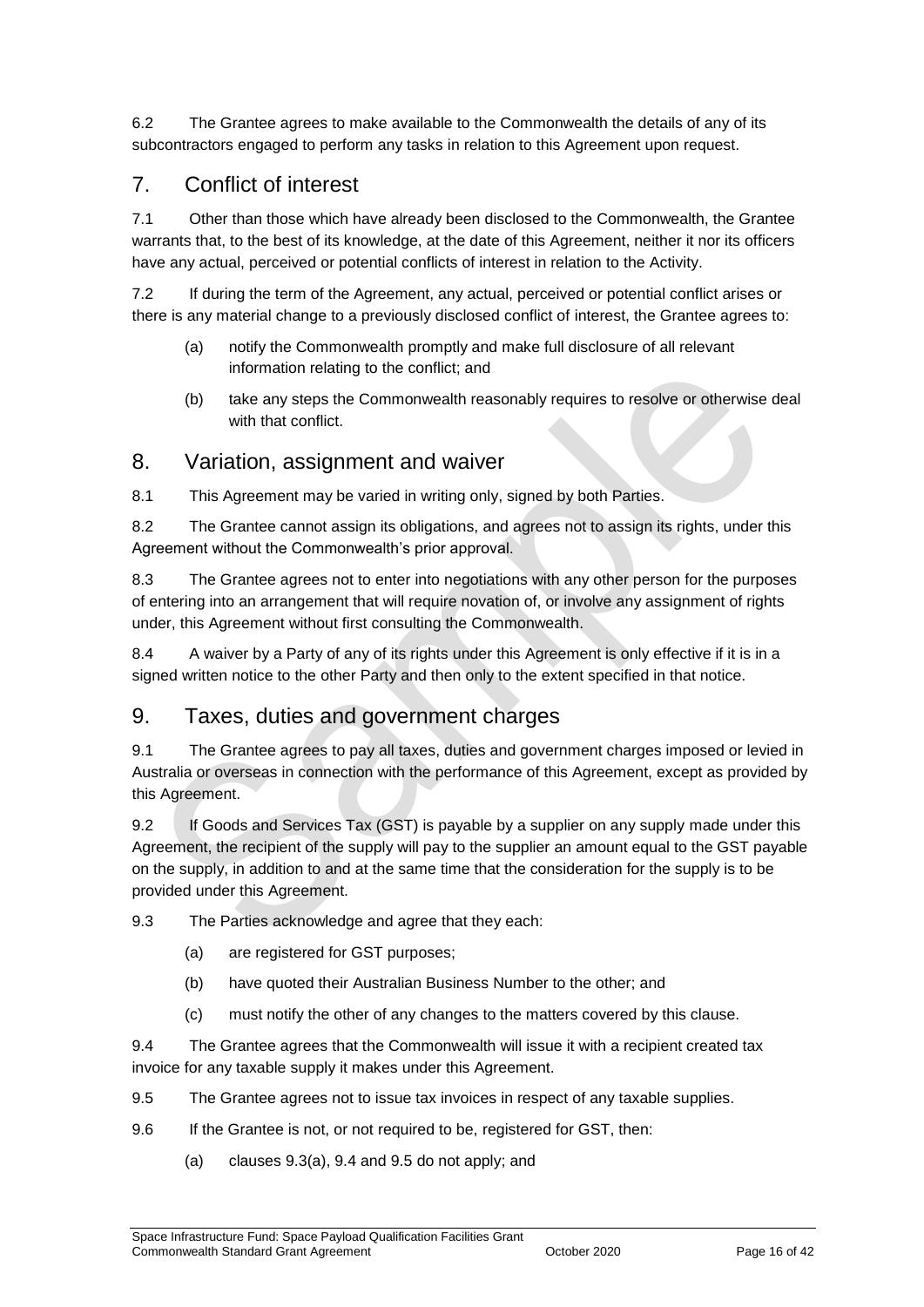(b) the Grantee agrees to notify the Commonwealth in writing within 7 days of becoming registered for GST if during the term of the Agreement it becomes, or is required to become, registered for GST.

#### 10. Spending the Grant

10.1 The Grantee agrees to spend the Grant for the purpose of performing the Activity and otherwise in accordance with this Agreement.

10.2 Within 60 days after the Activity Completion Date, the Grantee agrees to provide the Commonwealth with an independently audited financial acquittal report verifying that the Grant has been spent in accordance with this Agreement.

10.3 The reports under clause 10.2 must be audited by:

- (a) a Registered Company Auditor registered under the *Corporations Act 2001* (Cth); or
- (b) a certified Practising Accountant; or
- (c) a member of the Institute of Public Accountants; or
- (d) a member of Chartered Accountants Australia and New Zealand;

who is not a principal member, shareholder, officer or employee of the Grantee or a related body corporate.

#### 11. Repayment

11.1 If any amount of the Grant:

- (a) has been spent other than in accordance with this Agreement; or
- (b) is additional to the requirements of the Activity

then the Commonwealth may, by written notice:

- (c) require the Grantee to repay that amount to the Commonwealth;
- (d) require the Grantee to deal with that amount as directed by the Commonwealth; or
- (e) deduct the amount from subsequent payments of the Grant or amounts payable under another agreement between the Grantee and the Commonwealth.

11.2 If the Commonwealth issues a notice under this Agreement requiring the Grantee to repay a Grant amount:

- (a) the Grantee must do so within the time period specified in the notice;
- (b) the Grantee must pay interest on any part of the amount that is outstanding at the end of the time period specified in the notice until the outstanding amount is repaid in full; and
- (c) the Commonwealth may recover the amount and any interest under this Agreement as a debt due to the Commonwealth without further proof of the debt being required.

#### 12. Record keeping

- 12.1 The Grantee agrees to keep financial accounts and other records that:
	- (a) detail and document the conduct and management of the Activity;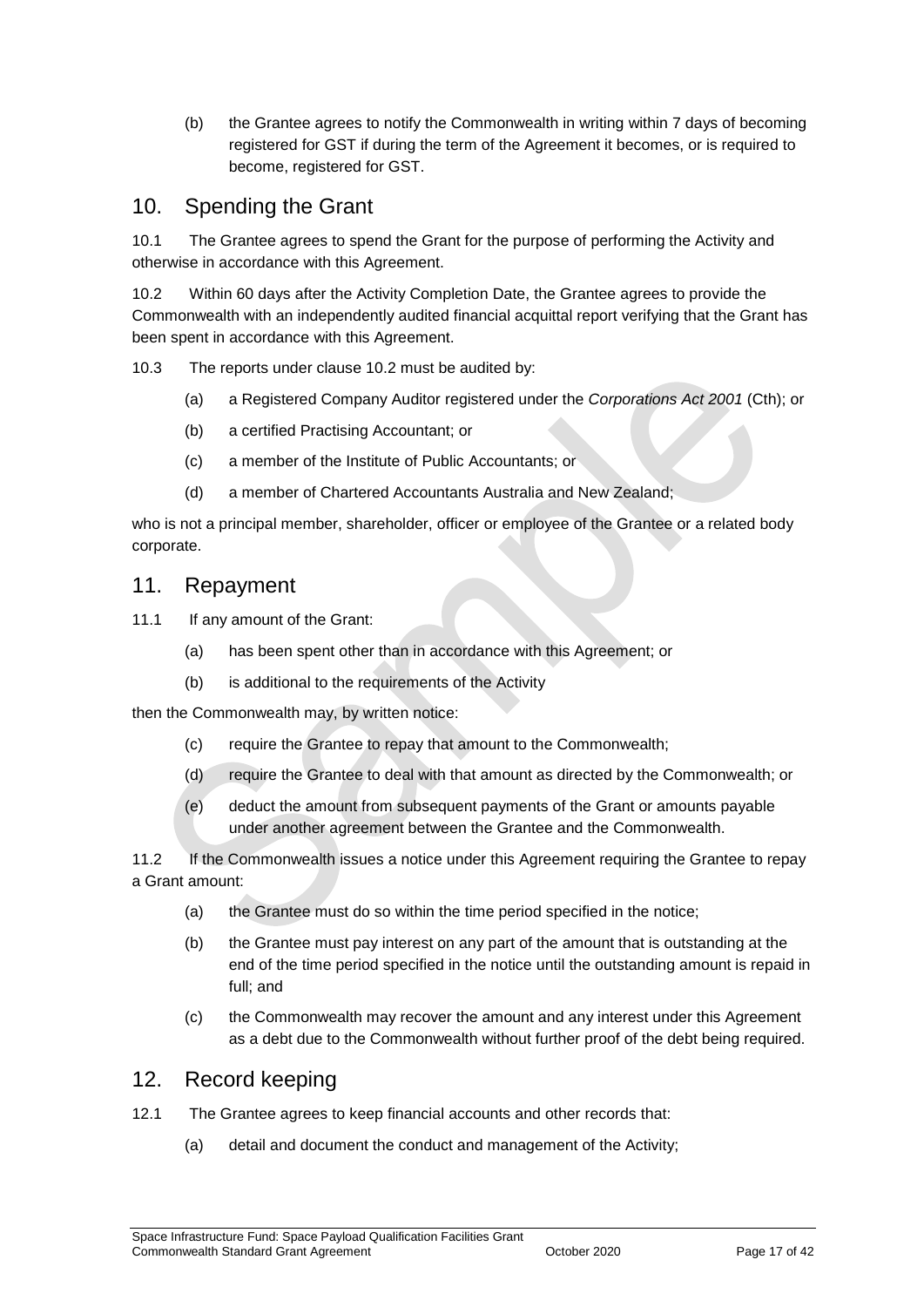- (b) identify the receipt and expenditure of the Grant and any Other Contributions separately within the Grantee's accounts and records so that at all times the Grant is identifiable;
- (c) enable all receipts and payments related to the Activity to be identified and reported.

12.2 The Grantee agrees to keep the records for five years after the Activity Completion Date or such other time specified in the Grant Details and provide copies of the records to the Commonwealth upon request.

#### 13. Reporting and liaison

13.1 The Grantee agrees to provide the Reporting Material specified in the Grant Details to the Commonwealth.

13.2 In addition to the obligations in clause 13.1, the Grantee agrees to:

- (a) liaise with and provide information to the Commonwealth as reasonably required by the Commonwealth; and
- (b) comply with the Commonwealth's reasonable requests, directions, or monitoring requirements,

in relation to the Activity.

13.3 If the Commonwealth acting reasonably has concerns regarding the performance of the Activity or the management of the Grant, the Commonwealth may by written notice require the Grantee to provide one or more additional reports, containing the information and by the date(s) specified in the notice.

13.4 The Grantee acknowledges that the giving of false or misleading information to the Commonwealth is a serious offence under the *Criminal Code Act 1995* (Cth).

#### 14. Privacy

- 14.1 When dealing with Personal Information in carrying out the Activity, the Grantee agrees:
	- (a) to comply with the requirements of the *Privacy Act 1988* (Cth);
	- (b) not to do anything which, if done by the Commonwealth, would be a breach of an Australian Privacy Principle;
	- (c) to ensure that any of the Grantee's subcontractors or personnel who deal with Personal Information for the purposes of this Agreement are aware of the requirements of the *Privacy Act 1988* (Cth) and the Grantee's obligations under this clause;
	- (d) to immediately notify the Commonwealth if the Grantee becomes aware of an actual or possible breach of this clause by the Grantee or any of the Grantee's subcontractors or personnel.

14.2 In carrying out the Activity, the Grantee agrees not to send any Personal Information outside of Australia without the Commonwealth's prior written approval. The Commonwealth may impose any conditions it considers appropriate when giving its approval.

#### 15. Confidentiality

15.1 The Parties agree not to disclose each other's confidential information without the other Party's prior written consent unless required or authorised by law or Parliament to disclose.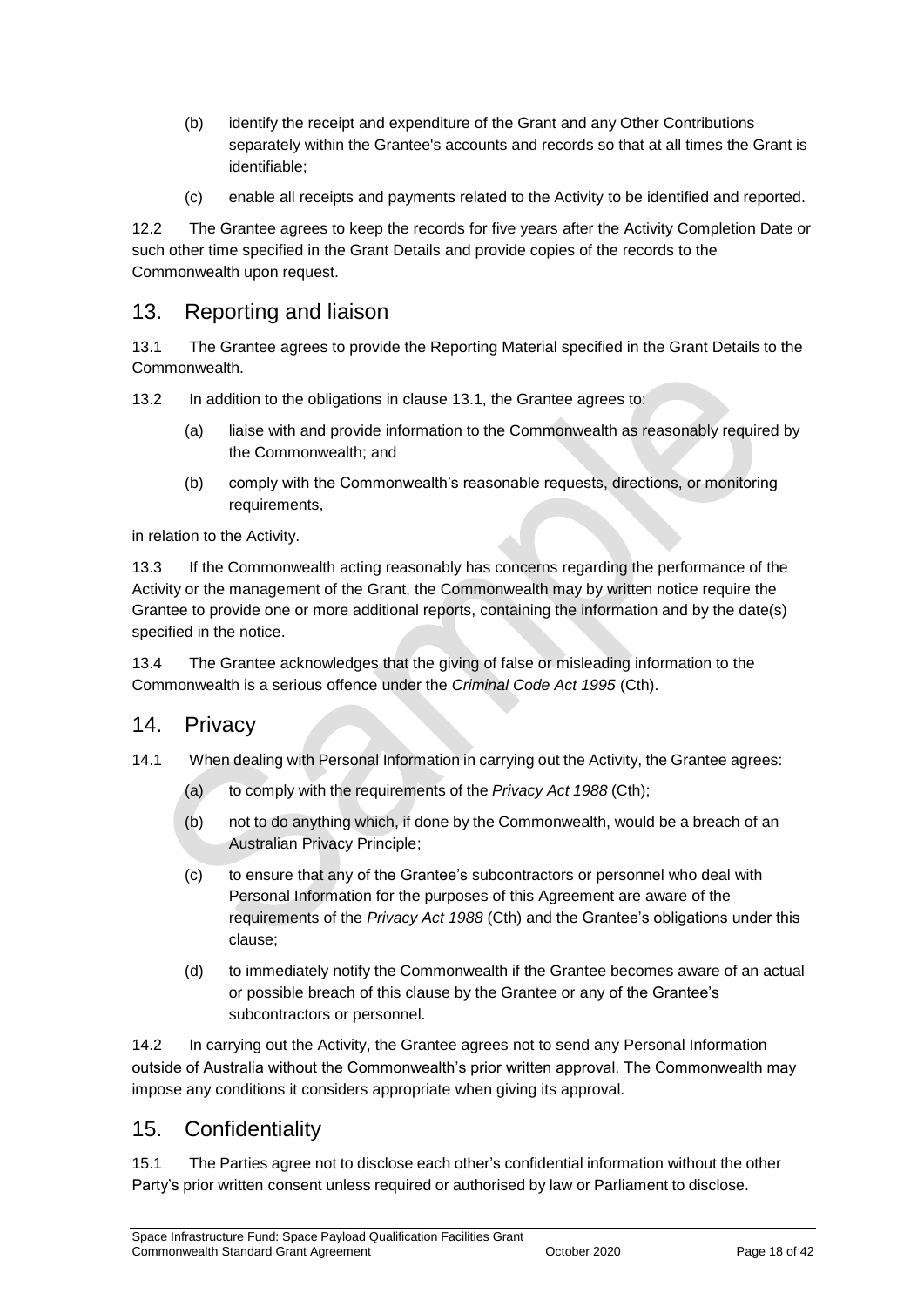- 15.2 The Commonwealth may disclose the Grantee's confidential information where;
	- (a) the Commonwealth is providing information about the Activity or Grant in accordance with Commonwealth accountability and reporting requirements;
	- (b) the Commonwealth is disclosing the information to a Minister of the Australian Government, a House or Committee of the Commonwealth Parliament; or
	- (c) the Commonwealth is disclosing the information to its personnel or another Commonwealth agency where this serves the Commonwealth's legitimate interests.

#### 16. Insurance

- 16.1 The Grantee agrees to:
	- (a) conduct a risk assessment to identify the risk associated with undertaking the Activity: and
	- (b) effect and maintain adequate and appropriate insurance to mitigate the risks identified in the risk assessment prepared under clause 16.1(a).

16.2 The Grantee agrees to provide proof of insurance to the Commonwealth upon request and within the time specified in the request.

#### 17. Intellectual property

17.1 Subject to clause 17.2, the Grantee owns the Intellectual Property Rights in Activity Material and Reporting Material.

17.2 This Agreement does not affect the ownership of Intellectual Property Rights in Existing Material.

17.3 The Grantee provides the Commonwealth a permanent, non-exclusive, irrevocable, royalty‐free licence to use, modify, communicate, reproduce, publish, adapt and sub-license the Reporting Material for Commonwealth Purposes.

17.4 The licence in clause 17.3 does not apply to Activity Material.

#### 18. Dispute resolution

18.1 The Parties agree not to initiate legal proceedings in relation to a dispute arising under this Agreement unless they have first tried and failed to resolve the dispute by negotiation.

18.2 Unless clause 18.3 applies, the Parties agree to continue to perform their respective obligations under this Agreement when a dispute exists.

18.3 The Parties may agree to suspend performance of the Agreement pending resolution of the dispute.

18.4 Failing settlement by negotiation in accordance with clause 18.1, the Parties may agree to refer the dispute to an independent third person with power to intervene and direct some form of resolution, in which case the Parties will be bound by that resolution. If the Parties do not agree to refer the dispute to an independent third person, either Party may initiate legal proceedings.

18.5 Each Party will bear their own costs in complying with this clause 18, and the Parties will share equally the cost of any third person engaged under clause 18.4.

18.6 The procedure for dispute resolution under this clause does not apply to any action relating to termination, cancellation or urgent interlocutory relief.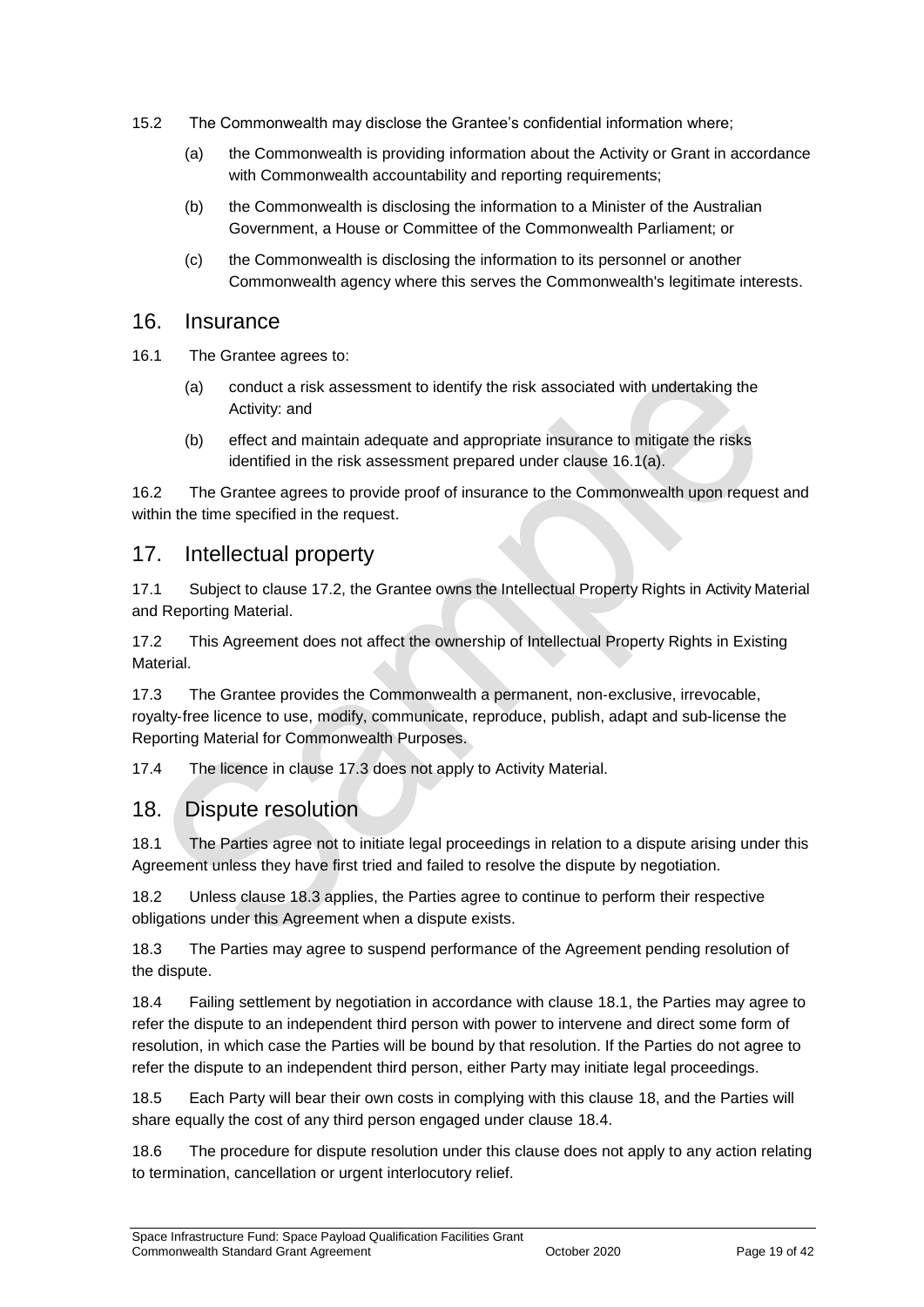## 19. Reduction, Suspension and Termination

#### **19.1 Reduction in scope of agreement for fault**

19.1.1 If the Grantee does not comply with an obligation under this Agreement and the Commonwealth believes that the non‐compliance is incapable of remedy, or if the Grantee has failed to comply with a notice to remedy, the Commonwealth may by written notice reduce the scope of the Agreement.

19.1.2 The Grantee agrees, on receipt of the notice of reduction, to:

- (a) stop or reduce the performance of the Grantee's obligations as specified in the notice;
- (b) take all available steps to minimise loss resulting from the reduction;
- (c) continue performing any part of the Activity or the Agreement not affected by the notice if requested to do so by the Commonwealth;
- (d) report on, and return any part of the Grant to the Commonwealth, or otherwise deal with the Grant, as directed by the Commonwealth.

19.1.3 In the event of reduction under clause 19.1.1, the amount of the Grant will be reduced in proportion to the reduction in the scope of the Agreement.

#### **19.2 Suspension**

- 19.2.1 If:
	- (a) the Grantee does not comply with an obligation under this Agreement and the Commonwealth believes that the non‐compliance is capable of remedy;
	- (b) the Commonwealth reasonably believes that the Grantee is unlikely to be able to perform the Activity or manage the Grant in accordance with this Agreement; or
	- (c) the Commonwealth reasonably believes that there is a serious concern relating to this Agreement that requires investigation;

the Commonwealth may by written notice:

- (d) immediately suspend the Grantee from further performance of the Agreement (including expenditure of the Grant); and/or
- (e) require that the non‐compliance or inability be remedied, or the investigation be completed, within the time specified in the notice.
- 19.2.2 If the Grantee:
	- (a) remedies the non‐compliance or inability specified in the notice to the Commonwealth's reasonable satisfaction, or the Commonwealth reasonably concludes that the concern is unsubstantiated, the Commonwealth may direct the Grantee to recommence performing the Activity; or
	- (b) fails to remedy the non‐compliance or inability within the time specified, or the Commonwealth reasonably concludes that the concern is likely to be substantiated, the Commonwealth may reduce the scope of the Agreement in accordance with clause 19.1 or terminate the Agreement immediately by giving a second notice in accordance with clause 19.3.

#### **19.3 Termination for fault**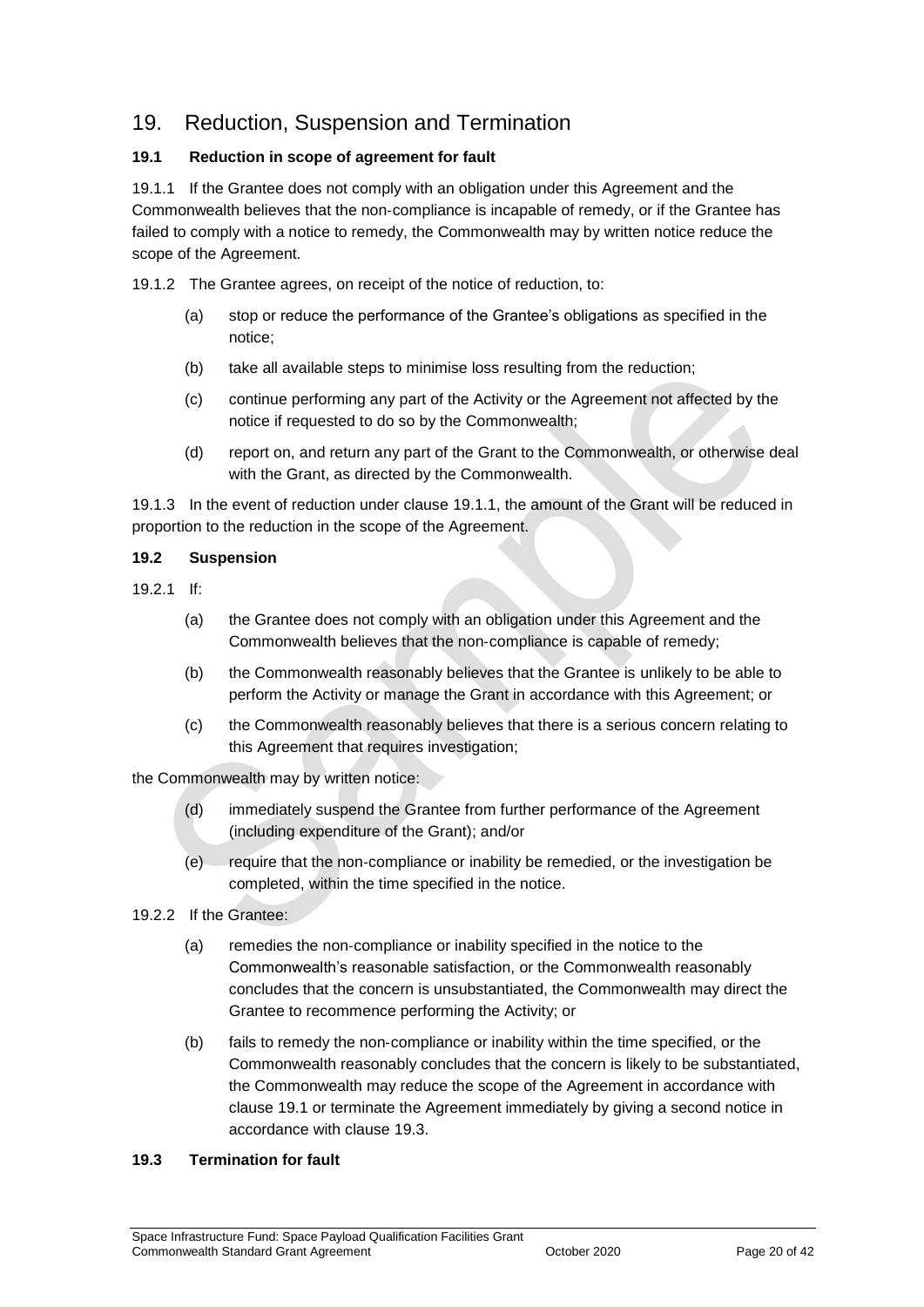- 19.3.1 The Commonwealth may terminate this Agreement by notice where the Grantee has:
	- (a) failed to comply with an obligation under this Agreement and the Commonwealth believes that the non-compliance is incapable of remedy or where clause 19.2.2(b) applies;
	- (b) provided false or misleading statements in relation to the Grant; or
	- (c) become bankrupt or insolvent, entered into a scheme of arrangement with creditors, or come under any form of external administration.
- 19.3.2 The Grantee agrees, on receipt of the notice of termination, to:
	- (a) stop the performance of the Grantee's obligations;
	- (b) take all available steps to minimise loss resulting from the termination; and
	- (c) report on, and return any part of the Grant to the Commonwealth, or otherwise deal with the Grant, as directed by the Commonwealth.

#### 20. Cancellation or reduction for convenience

- 20.1 The Commonwealth may cancel or reduce the scope of this Agreement by notice, due to:
	- (a) a change in government policy; or
	- (b) a Change in the Control of the Grantee which the Commonwealth reasonably believes will negatively affect the Grantee's ability to comply with this Agreement.
- 20.2 On receipt of a notice of reduction or cancellation under this clause, the Grantee agrees to:
	- (a) stop or reduce the performance of the Grantee's obligations as specified in the notice; and
	- (b) take all available steps to minimise loss resulting from that reduction or cancellation; and
	- (c) continue performing any part of the Activity or the Agreement not affected by the notice if requested to do so by the Commonwealth;
	- (d) report on, and return any part of the Grant to the Commonwealth, or otherwise deal with the Grant, as directed by the Commonwealth.

20.3 In the event of reduction or cancellation under this clause, the Commonwealth will be liable only to:

- (a) pay any part of the Grant due and owing to the Grantee under this Agreement at the date of the notice; and
- (b) reimburse any reasonable and substantiated expenses the Grantee unavoidably incurs that relate directly and entirely to the reduction in scope or cancellation of the Agreement.

20.4 In the event of reduction, the amount of the Grant will be reduced in proportion to the reduction in the scope of the Agreement.

- 20.5 The Commonwealth's liability to pay any amount under this clause is:
	- (a) subject to the Grantee's compliance with this Agreement; and
	- (b) limited to an amount that when added to all other amounts already paid under the Agreement will not exceed the total amount of the Grant.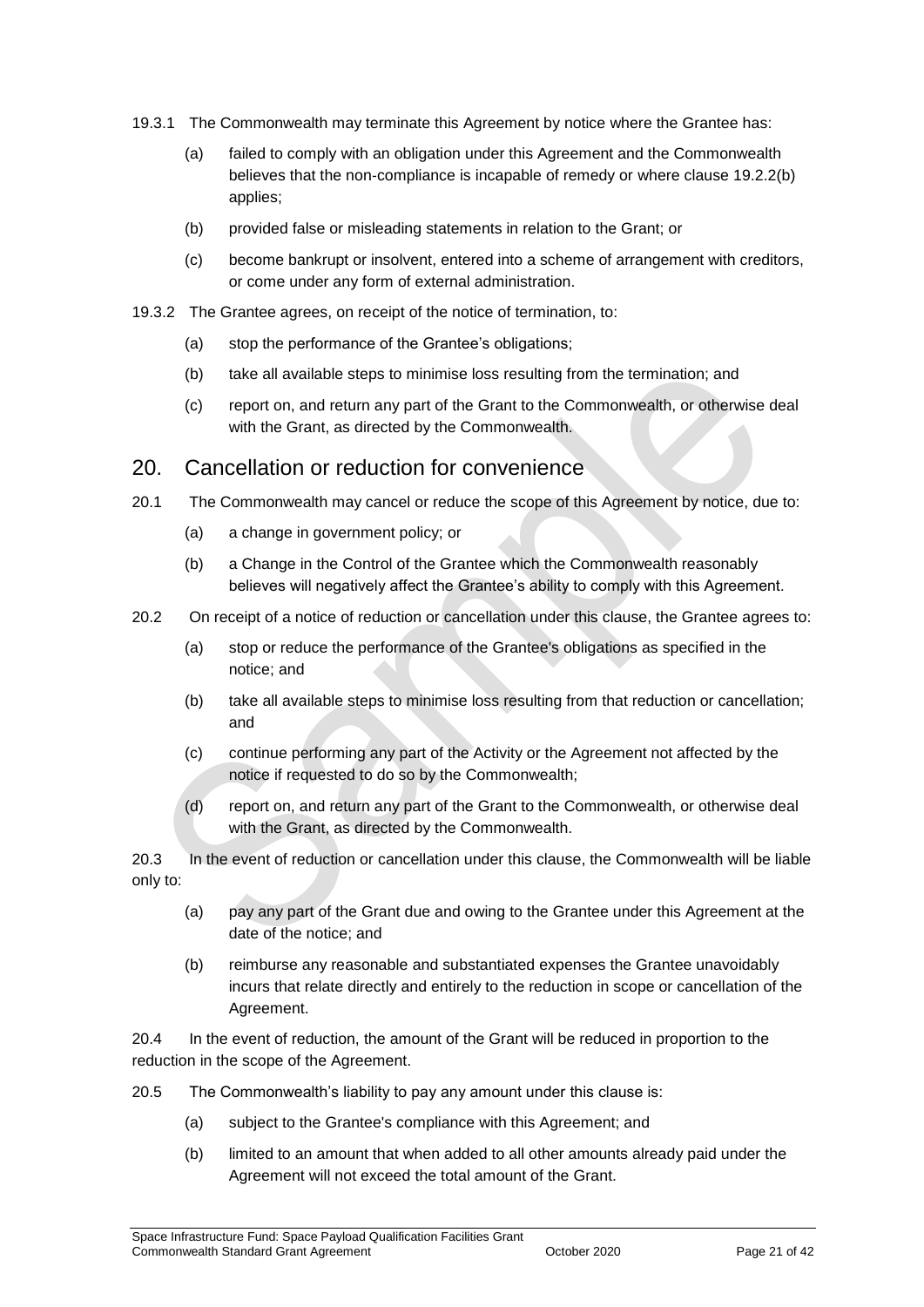20.6 The Grantee will not be entitled to compensation for loss of prospective profits or benefits that would have been conferred on the Grantee but for the cancellation or reduction in scope of the Agreement under clause 20.1.

20.7 The Commonwealth will act reasonably in exercising its rights under this clause.

#### 21. Survival

21.1 The following clauses survive termination, cancellation or expiry of this Agreement:

- clause 10 (Spending the Grant);
- clause 11 (Repayment);
- clause 12 (Record keeping);
- clause 13 (Reporting);
- clause 14 (Privacy);
- clause 15 (Confidentiality);
- clause 16 (Insurance)
- clause 17 (Intellectual property);
- clause 19 (Reduction, Suspension and Termination);
- clause 21 (Survival);
- clause 22 (Definitions);
- ST4 (Access/monitoring/inspection);
- ST19 (Indemnities); and
- any other clause which expressly or by implication from its nature is meant to survive.

#### 22. Definitions

22.1 In this Agreement, unless the contrary appears:

- **Activity** means the activities described in the Grant Details and includes the provisions of the Reporting Material.
- **Activity Completion Date** means the date or event specified in the Grant Details.
- **Activity Material** means any Material, other than Reporting Material, created or developed by the Grantee as a result of the Activity and includes any Existing Material that is incorporated in or supplied with the Activity Material.
- **Agreement** means the Grant Details, Supplementary Terms (if any), the Commonwealth Standard Grant Conditions and any other document referenced or incorporated in the Grant Details.
- **Agreement End Date** means the date or event specified in the Grant Details.
- **Australian Privacy Principle** has the same meaning as in the *Privacy Act 1988*.
- **Change in the Control** means any change in any person(s) who directly exercise effective control over the Grantee.
- **Commonwealth** means the Commonwealth of Australia as represented by the Commonwealth entity specified in the Agreement and includes, where relevant, its officers, employees, contractors and agents.
- **Commonwealth Purposes** includes the following: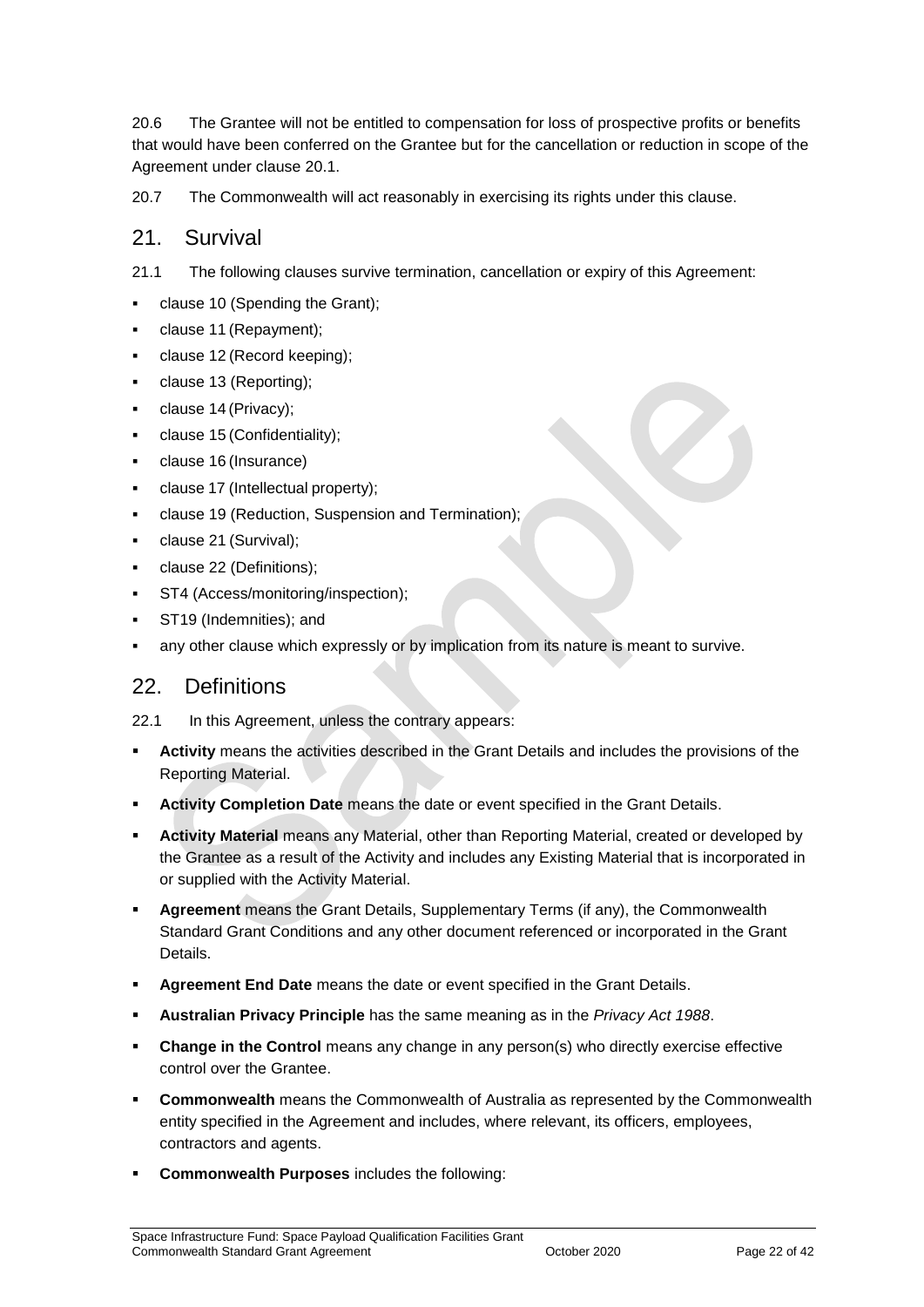- (a) the Commonwealth verifying and assessing grant proposals, including a grant application;
- (b) the Commonwealth administering, monitoring, reporting on, auditing, publicising and evaluating a grant program or exercising its rights under this Agreement;
- (c) the Commonwealth preparing, managing, reporting on, auditing and evaluating agreements, including this Agreement; and
- (d) the Commonwealth developing and publishing policies, programs, guidelines and reports, including Commonwealth annual reports;

but in all cases:

- (e) excludes the commercialisation (being for‐profit use) of the Material by the Commonwealth.
- **Commonwealth Standard Grant Conditions** means this document.
- **Existing Material** means Material developed independently of this Agreement that is incorporated in or supplied as part of Reporting Material or Activity Material.
- **Grant** means the money, or any part of it, payable by the Commonwealth to the Grantee for the Activity as specified in the Grant Details and includes any interest earned by the Grantee on that money once the Grant has been paid to the Grantee.
- **Grantee** means the legal entity other than the Commonwealth specified in the Agreement and includes, where relevant, its officers, employees, contractors and agents.
- **Grant Details** means the document titled Grant Details that forms part of this Agreement.
- **Intellectual Property Rights** means all copyright, patents, registered and unregistered trademarks (including service marks), registered designs, and other rights resulting from intellectual activity (other than moral rights under the *Copyright Act 1968*).
- **Material** includes documents, equipment, software (including source code and object code versions), goods, information and data stored by any means including all copies and extracts of them.
- **Party** means the Grantee or the Commonwealth.
- **Personal Information** has the same meaning as in the *Privacy Act 1988*.
- **Records** includes documents, information and data stored by any means and all copies and extracts of the same.
- **Reporting Material** means all Material which the Grantee is required to provide to the Commonwealth for reporting purposes as specified in the Grant Details, and includes any Existing Material that is incorporated in or supplied with the Reporting Material.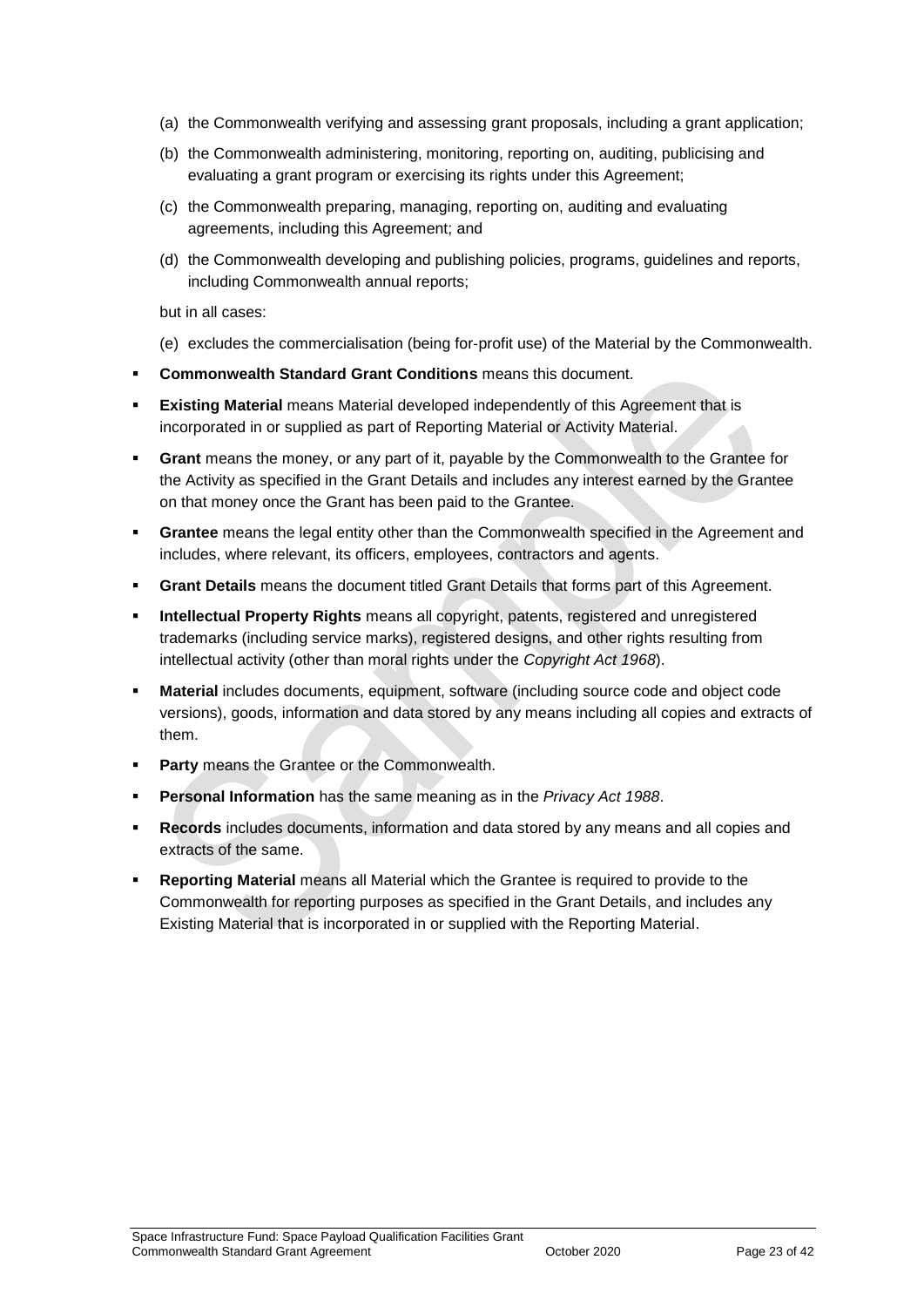## <span id="page-23-0"></span>**Signatures**

#### **Executed as an agreement:**

#### <span id="page-23-1"></span>**Commonwealth**

Signed for and on behalf of the Commonwealth of Australia as represented by the Department of Industry, Science, Energy and Resources.

| Name     | <name></name>                    |
|----------|----------------------------------|
| Position | <position></position>            |
| Date     | <date execution="" of=""></date> |

## <span id="page-23-2"></span>**Grantee**

| Full legal name of the Grantee    | <name grantee="" of="" the=""><br/><abn grantee="" of="" the=""></abn></name> |
|-----------------------------------|-------------------------------------------------------------------------------|
| Name of Authorised Representative | <name authorised="" of="" representative=""></name>                           |
| Date                              | <date acceptance="" of=""></date>                                             |

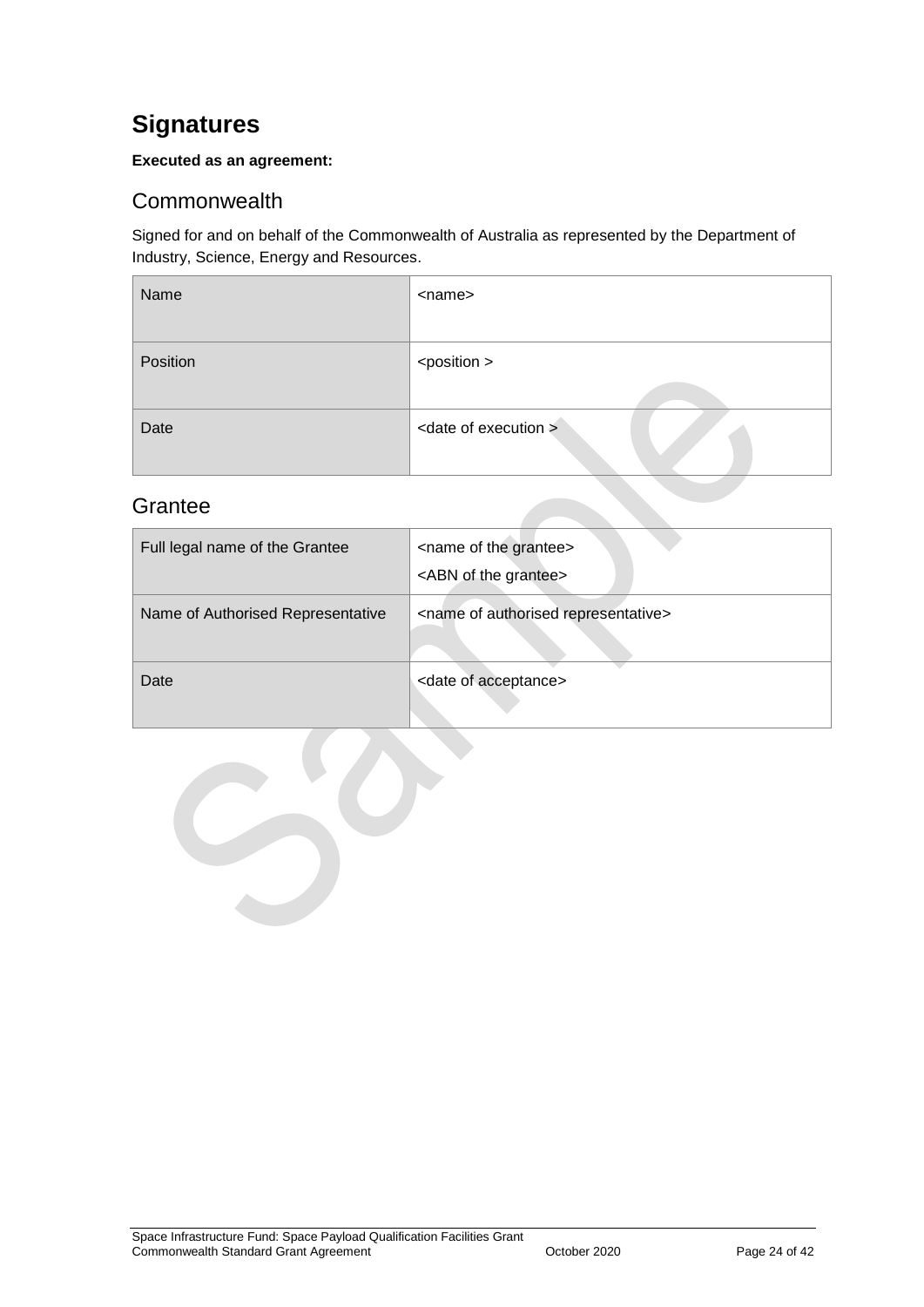## <span id="page-24-0"></span>**Schedule 2 Reporting requirements**

## **Appendix 1**

#### <grant opportunity name> progress report requirements

You will need to provide the following information in your progress reports. The Commonwealth reserves the right to amend or adjust the requirements.

You must complete and submit your report on the [portal.](https://portal.business.gov.au/) You can enter the required information in stages and submit when it is complete.

## Project progress

a. Complete the following table, updating for all milestones shown in the Activity Schedule of your grant agreement.

| Milestone | Agreed end<br>date | Actual/<br>anticipated<br>end date | Current %<br>complete | Progress comments -<br>work undertaken and<br>impact of any delay |
|-----------|--------------------|------------------------------------|-----------------------|-------------------------------------------------------------------|
|           |                    |                                    |                       |                                                                   |
|           |                    |                                    |                       |                                                                   |
|           |                    |                                    |                       |                                                                   |
|           |                    |                                    |                       |                                                                   |

- b. Where applicable, describe any project activities completed during the reporting period that are not captured in the table above.
- c. Is the overall project proceeding in line with your grant agreement?

If no, identify any changes or anticipated issues. Comment on any impacts on project timing and outcomes and how you expect to manage these.

- d. Have you been involved in any industry collaborations or space payload qualification coordination activities during the reporting period? if so what activities and outcomes resulted from the activities?
- e. Have you experienced any privacy, national and/or cyber security issues or breaches during the reporting period? If so please advise on the issue or breach, your reporting process, and any remediation activities.
- f. Are there any planned events relating to the project that you are required to notify us about in accordance with your agreement?

If yes, provide details of the event including date, time, purpose of the event and key stakeholders expected to attend.

#### Project outcomes

a. Outline the project outcomes achieved to date.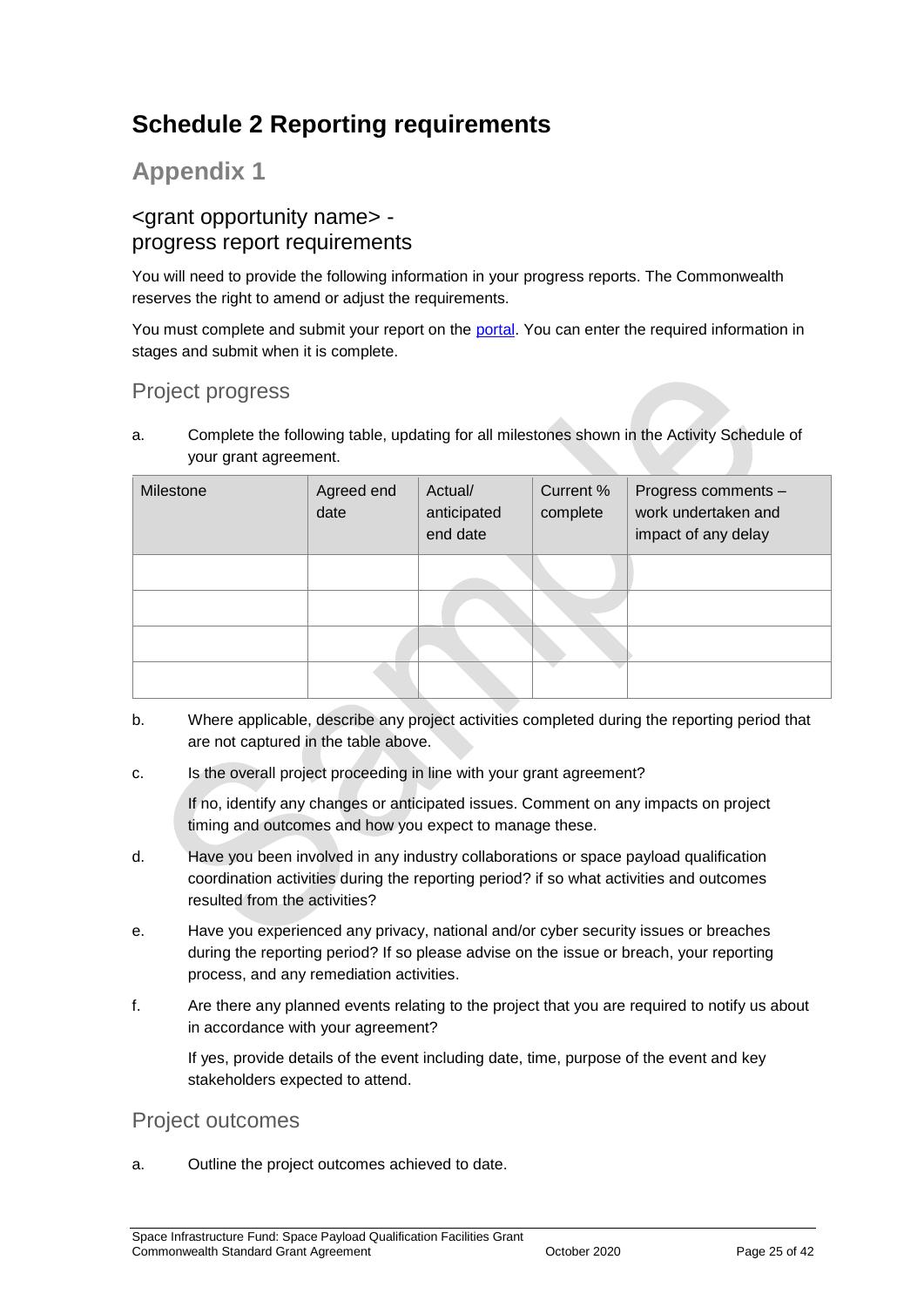## Project expenditure

Provide the following information about your eligible project expenditure. Eligible expenditure is divided into the same categories as the budget in your application.

If you are registered for GST, enter the GST exclusive amount. If you are not registered for GST, enter the GST inclusive amount. We may ask you to provide evidence of costs incurred.

Refer to the grant opportunity guidelines or contact us if you have any questions about eligible expenditure.

- a. What is the eligible expenditure you have incurred in this reporting period?
- b. What is the estimated eligible expenditure for the next reporting period?
- c. What is the estimated eligible expenditure for remaining reporting periods in current financial year (if applicable)?
- d. What is the estimated total eligible expenditure for future financial years?
- e. What is the estimated total eligible expenditure for the project?
- f. Briefly explain the reason for any changes between the forecast and actual expenditure for the current reporting period, and any significant changes to the forecast budget for the remainder of the project.
- g. Is the project expenditure broadly in line with the activity budget in the grant agreement? If no, explain the reasons.

#### Project funding

a. Provide details of all contributions to your project other than the grant. This includes your own contributions as well as any contributions from government (except this grant), project partners or others.

#### **Attachments**

- a. Attach any agreed evidence required with this report to demonstrate project progress.
- b. Attach copies of any published reports and promotional material, relating to the project.

#### Certification

You must ensure an authorised person completes the report and can certify the following:

- The information in this report is accurate, complete and not misleading and that I understand the giving of false or misleading information is a serious offence under the *Criminal Code 1995* (Cth).
- The activities undertaken and the expenditure incurred is in accordance with the grant agreement.
- I am aware of the grantee's obligations under their grant agreement.
- I am aware that the grant agreement empowers the Commonwealth to terminate the grant agreement and to request repayment of funds paid to the grantee where the grantee is in breach of the grant agreement.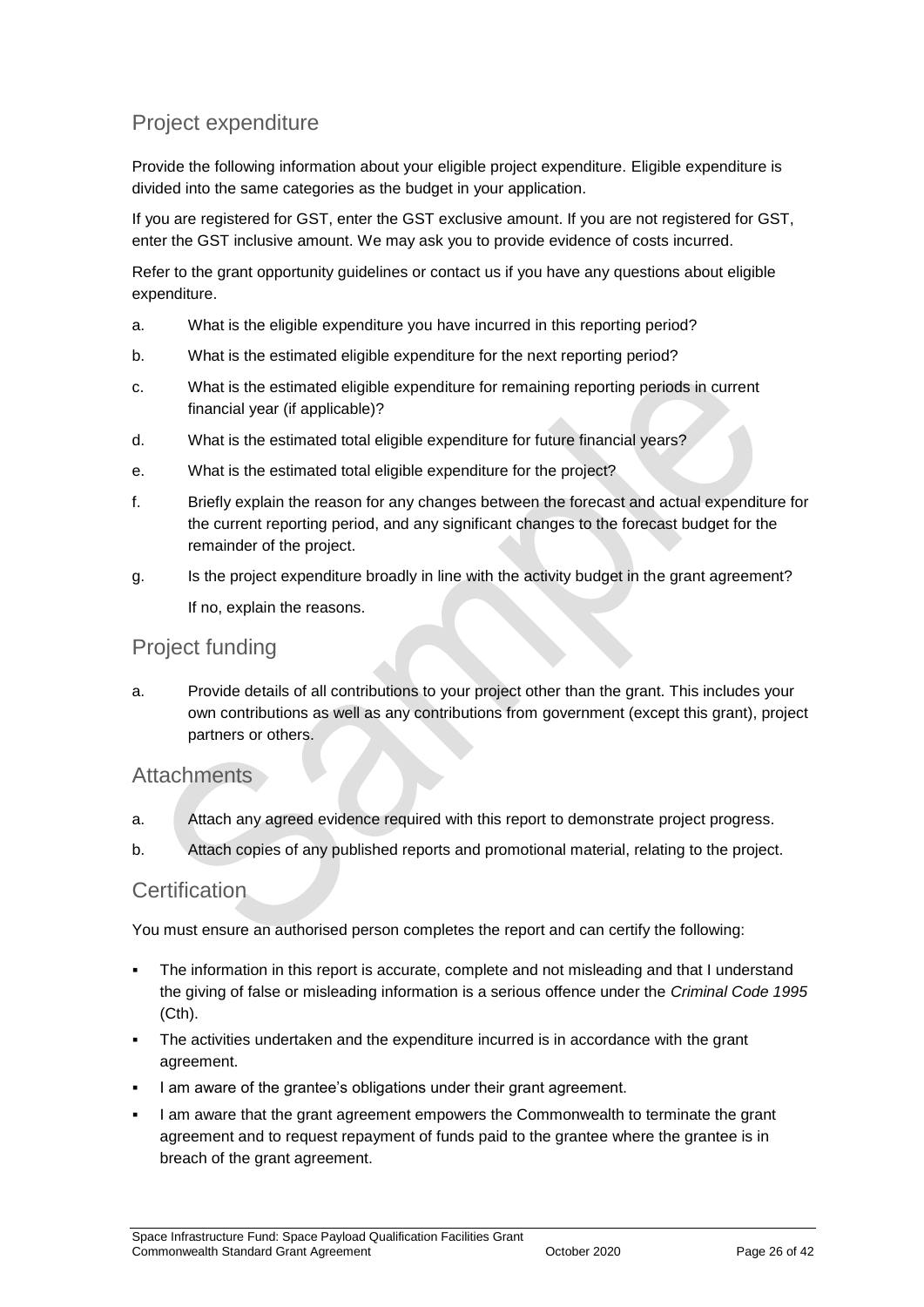## **Appendix 2**

#### <grant opportunity name> end of project report requirements

You will need to provide the following information in your end of project report. The Commonwealth reserves the right to amend or adjust the requirements.

You must complete and submit your report on the [portal.](https://portal.business.gov.au/) You can enter the required information in stages and submit when it is complete.

#### Project achievements

a. Complete the following table, updating for all milestones shown in the Activity Schedule of your grant agreement. A

| Milestone | Agreed end<br>date | Actual/<br>anticipated<br>end date | Current %<br>complete | Progress comments -<br>work undertaken and<br>impact of any delay |
|-----------|--------------------|------------------------------------|-----------------------|-------------------------------------------------------------------|
|           |                    |                                    |                       |                                                                   |
|           |                    |                                    |                       |                                                                   |
|           |                    |                                    |                       |                                                                   |
|           |                    |                                    |                       |                                                                   |

- b. Where applicable, describe any project activities completed during the reporting period that are not captured in the table above.
- a. How has your project enabled more space equipment to be tested in Australia, including if relevant, meeting international/industry standards?
- b. Has your project improved the availability and coordination of space payload qualification in Australia? If so how?
- c. Has your project contributed to the international recognition and accreditation of Australian space payload qualification facilities, If so, how?

#### Project outcomes

- a. Outline the project outcomes achieved by the project end date.
- b. Do the achieved project outcomes align with those specified in the grant agreement? If no, explain why.
- c. Has your project contributed to reducing manufacturing costs and timeframes for space qualification in Australia, in particular for SMEs? if yes, explain how
- d. Has your project impacted the growth of Australian space equipment manufacture, If so how?
- e. Will your organisation provide the space qualification capability enabled by this grant beyond the funding period? If yes, explain how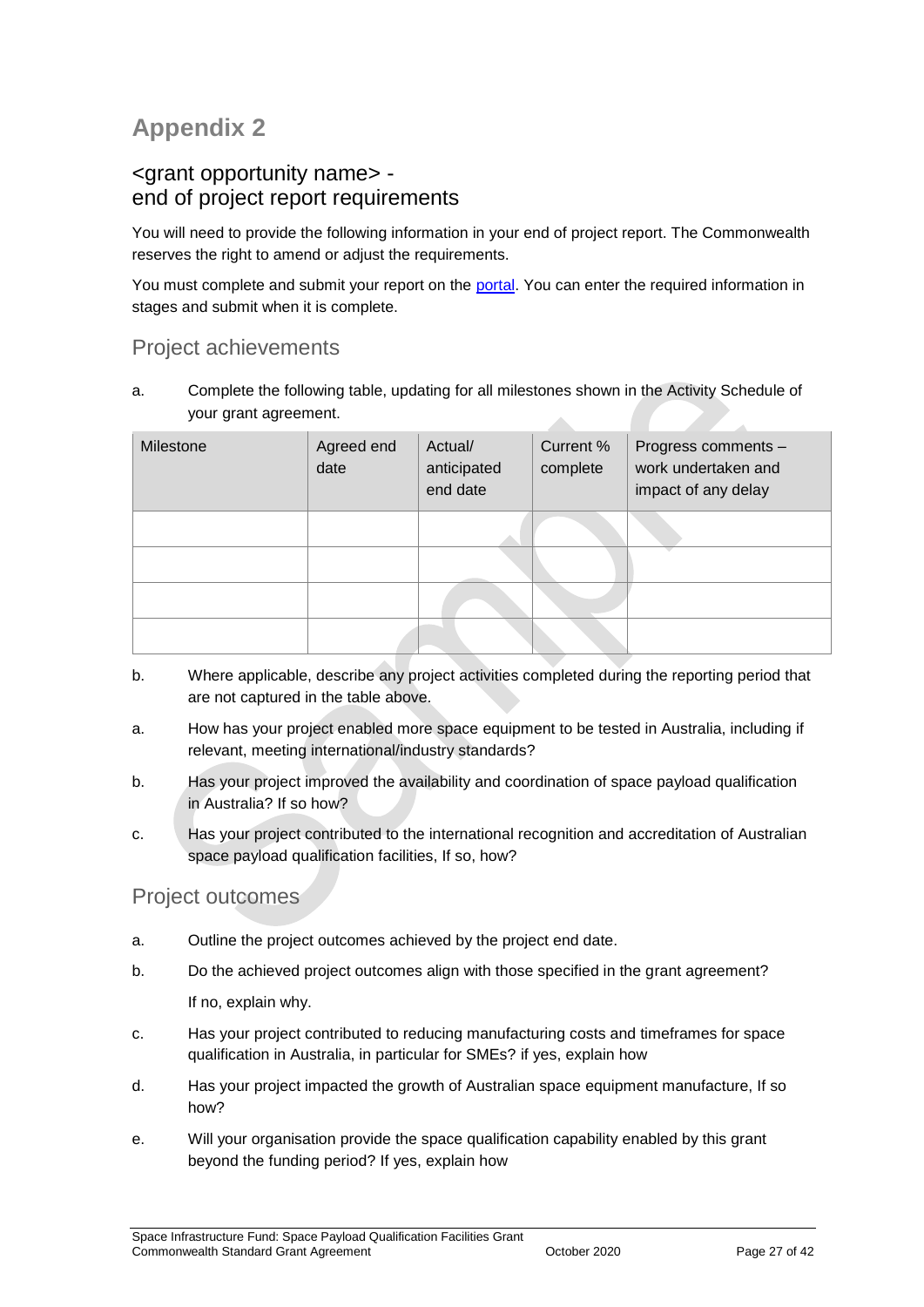- f. What impact do you expect your project to have on the Australian Space Industry beyond the project end date, including the benefits to space SMEs?
- g. Has your project benefited associated industries, outside the Australian space industry? If yes, which industries and what benefits?
- h. Are there any planned events relating to the project that you are required to notify us about in accordance with your agreement?

If yes, provide details of the event including date, time, purpose of the event and key stakeholders expected to attend.

#### Project benefits

- a. What benefits has the project achieved?
- b. What ongoing impact will the project have?
- c. Did the project result in any unexpected benefits? If yes, explain why.
- d. Is there any other information you wish to provide about your project?

If yes, provide details.

#### Total eligible project expenditure

a. Indicate the total eligible project expenditure incurred. Eligible expenditure is divided into the same categories as the budget in your application.

If you are registered for GST, enter the GST exclusive amount. If you are not registered for GST, enter the GST inclusive amount. We may ask you to provide evidence of costs incurred.

Refer to the grant opportunity guidelines or contact us if you have any questions about eligible expenditure.

- b. Provide any comments you may have to clarify any figures.
- c. Was the expenditure incurred in accordance with the activity budget in the grant agreement?

If no, explain the reason for a project underspend or overspend, or any other significant changes to the budget.

#### Project funding

a. Provide details of all contributions to your project other than the grant. This includes your own contributions as well as any contributions from government (except this grant), project partners or others.

#### Updated business indicators

a. Provide the following financial data for your organisation for your latest complete financial year

These fields are mandatory and entering \$0 is acceptable if applicable.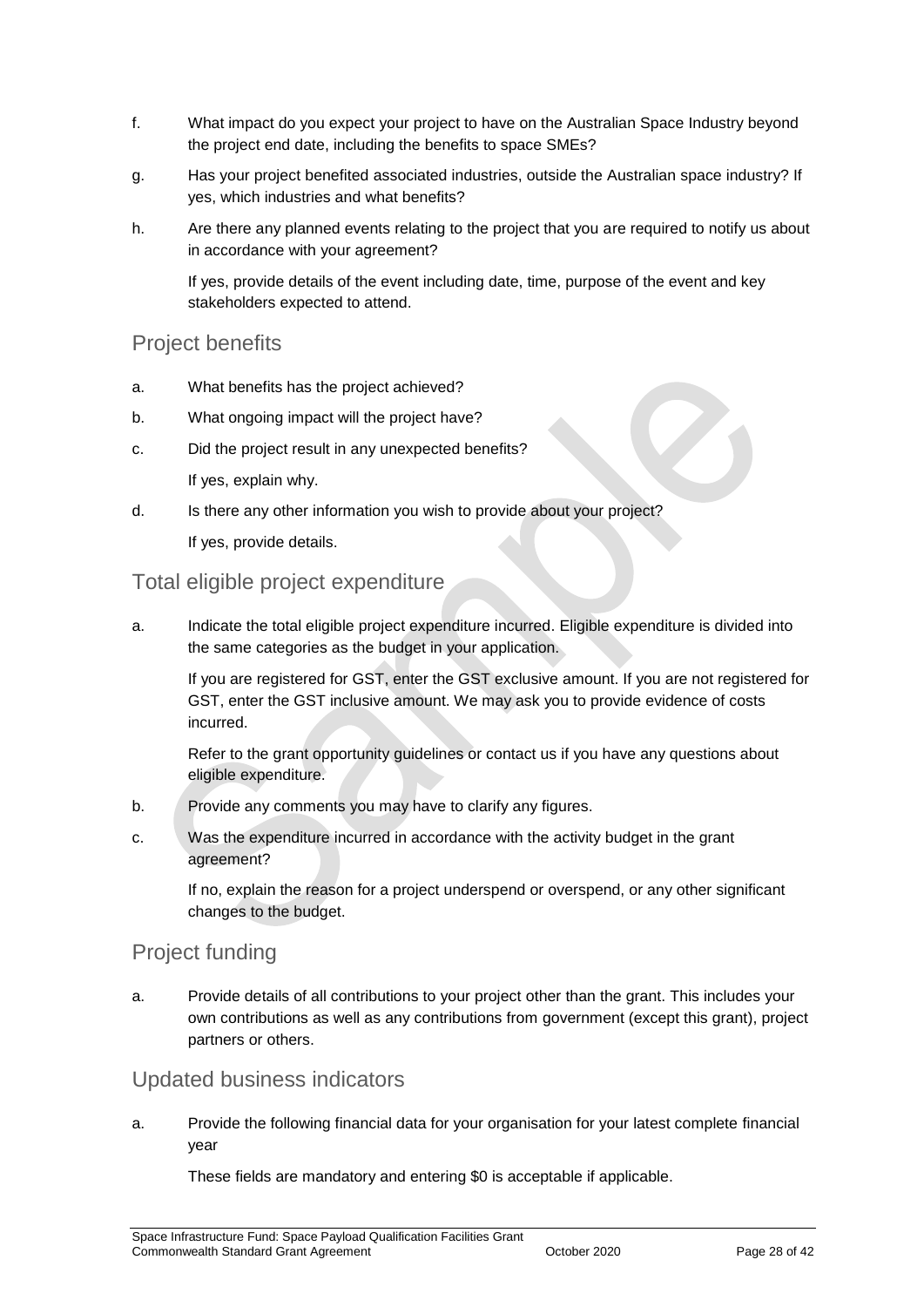- Financial year completed
- **Sales revenue (turnover)**
- Export revenue
- R&D expenditure
- Taxable income
- Number of employees including working proprietors and salaried directors (headcount)
- Number of independent contractors (headcount).

#### **Attachments**

- a. Attach any agreed evidence required with this report to demonstrate progress or successful completion of your project.
- b. Attach copies of any published reports and promotional material, relating to the project.

#### **Certification**

You must ensure an authorised person completes the report and can certify the following:

- The information in this report is accurate, complete and not misleading and that I understand the giving of false or misleading information is a serious offence under the *Criminal Code 1995* (Cth).
- The activities undertaken and the expenditure incurred is in accordance with the grant agreement.
- I am aware of the grantee's obligations under their grant agreement.
- I am aware that the grant agreement empowers the Commonwealth to terminate the grant agreement and to request repayment of funds paid to the grantee where the grantee is in breach of the grant agreement.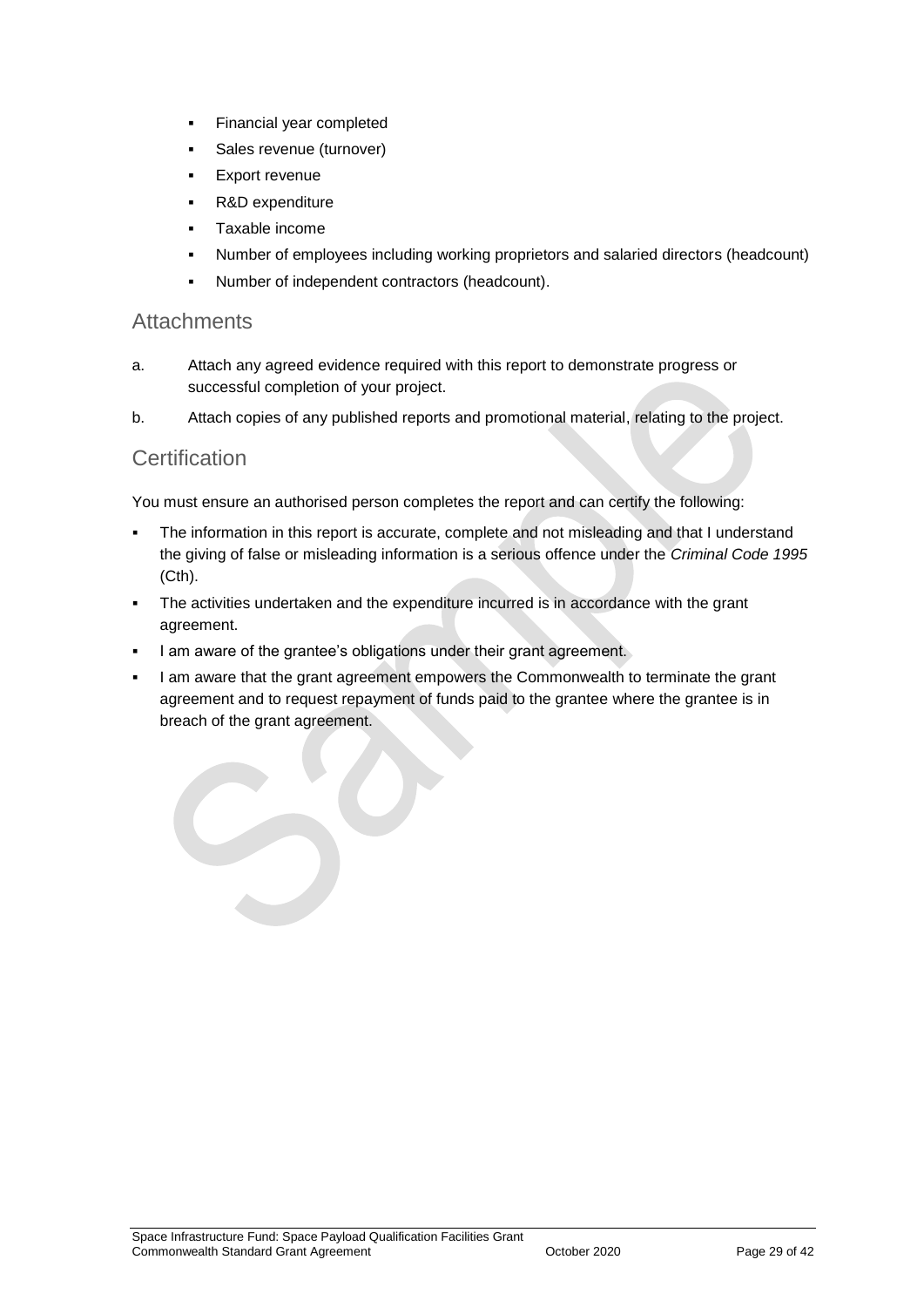## **Appendix 3**

#### <grant opportunity name> post project reporting requirements

You will need to provide the following information in a post project report 12 months after the completion date of your project. The Commonwealth reserves the right to amend or adjust the requirements.

You must complete and submit your post project report on the [portal.](https://portal.business.gov.au/) You can enter the required information in stages and submit when it is complete.

## Post project benefits

- c. List three key benefits you received from receiving the Space Infrastructure Fund, Space Payload Qualification Facilities Grant.
- d. Did your project improve the availability and coordination of space payload qualification in Australia? If so how?
- e. Have any grant related contracts, relationships and/or collaborations extended beyond the agreement period? If yes, describe them.
- f. Has your organisation employed staff or contractors beyond the agreement period as result of the project? If yes, how many? Are they ongoing?
- g. Has your project led to broader economic benefits, such as:
	- i. increased capability, capacity and diversity within the Australian Space Industry
	- ii. increased number and size of international contracts and investment within the Australian Space Industry
	- iii. increased collaboration and connectivity between the Australian Space Industry and other sectors of the Australian economy
- h. Did the project result in any unexpected benefits? If yes, explain what benefits and why.

#### Updated business indicators

Provide the following financial data for your organisation for your latest complete financial year.

We collect the following data from all beneficiaries across all programs. We use this data to better understand your organisation and to help us develop better policies and programs.

- Latest financial year completed
- Sales revenue (turnover)
- Export revenue
- R&D expenditure
- Taxable income
- Number of employees including working proprietors and salaried directors (headcount)
- Number if independent contractors (headcount).

#### **Certification**

You must ensure an authorised person completes the report and can certify the following: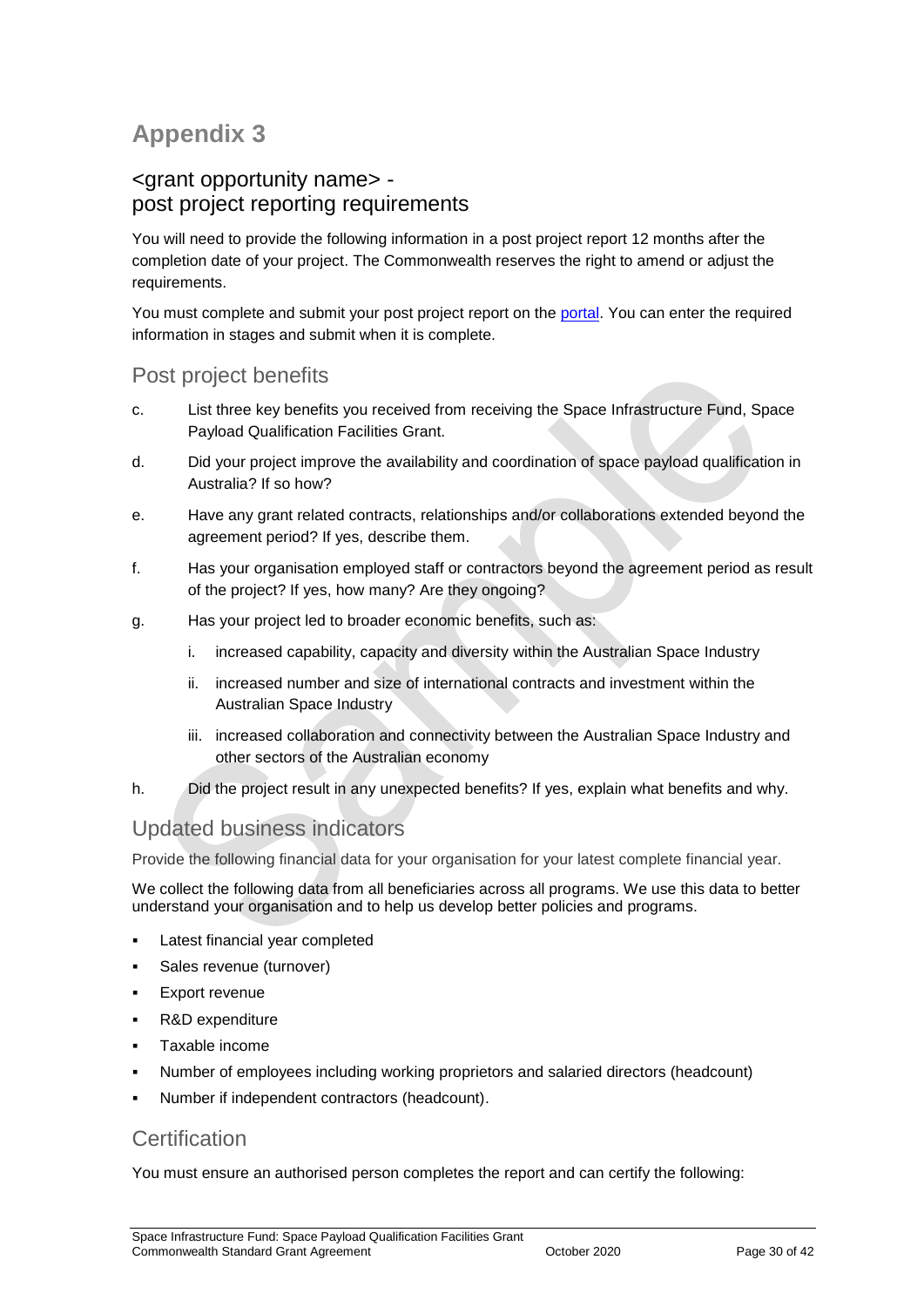- The information in this report is accurate, complete and not misleading and that I understand the giving of false or misleading information is a serious offence under the *Criminal Code 1995* (Cth).
- The activities undertaken and the expenditure incurred is in accordance with the grant agreement.
- I am aware of the grantee's obligations under their grant agreement.
- I am aware that the grant agreement empowers the Commonwealth to terminate the grant agreement and to request repayment of funds paid to the grantee where the grantee is in breach of the grant agreement.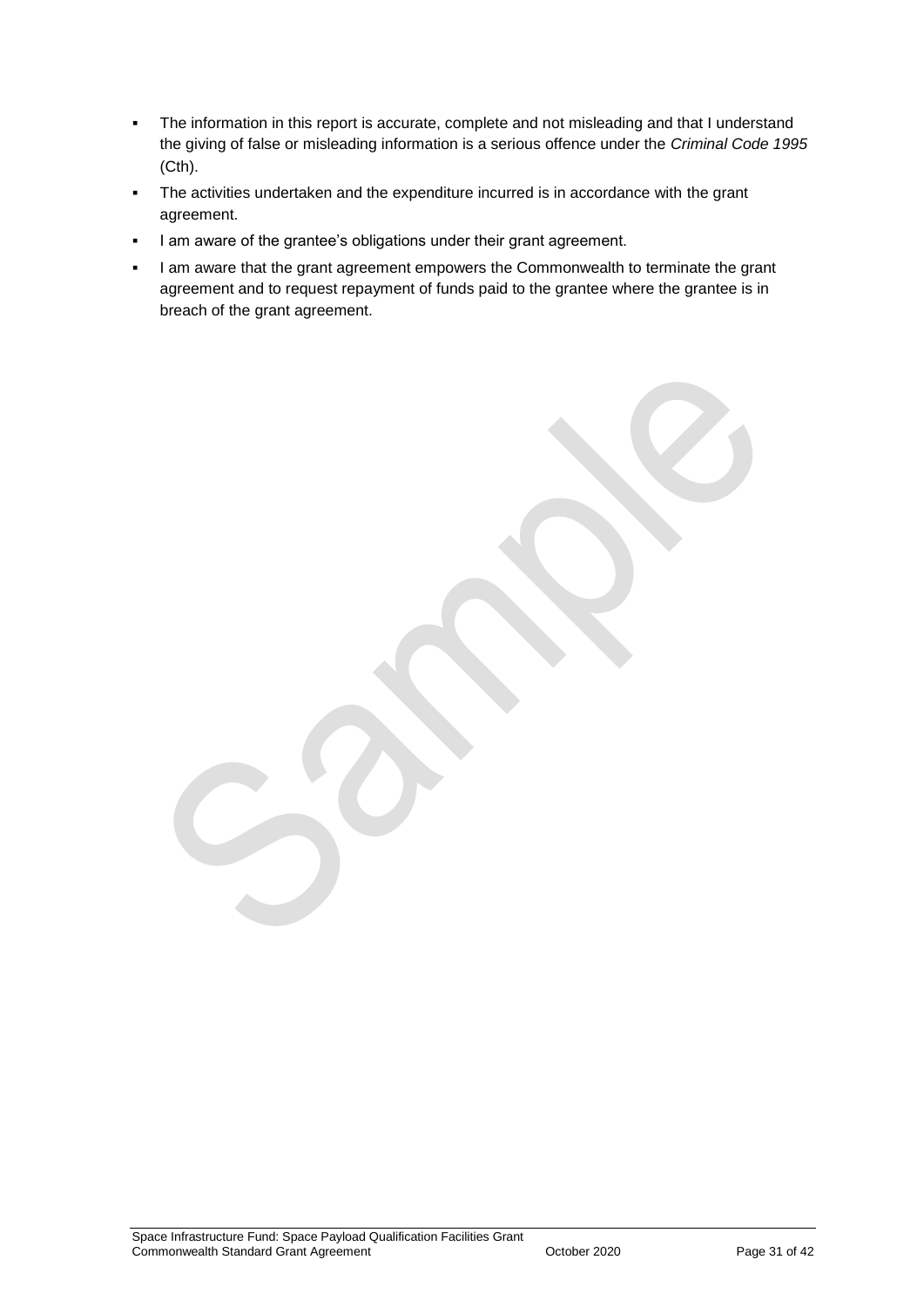## **Appendix 4**

#### [Grant opportunity name] - Independent audit report

#### **Background**

These templates assist Grantees (and their auditors) to understand the audit requirements under a Commonwealth grant agreement administered by the Department of Industry, Science, Energy and Resources. For further information contact us on 13 28 46 or at business.gov.au.

When an independent audit report is required under our grant agreements the Grantee must provide us with:

- a statement of grant income and expenditure against the expenditure categories under the grant agreement (attachment A)
- an independent audit report on the statement of grant income and expenditure (attachment B)
- certification of certain matters by the auditor (attachment C).

You can find additional information on the grant opportunity relevant to your grant at [business.gov.au](http://www.business.gov.au/Pages/default.aspx) or by calling us on 13 28 46.

## Eligible expenditure

Advice on eligible expenditure for projects under the grant opportunity can be found in grant opportunity guidelines. These guidelines are revised from time to time and therefore more than one version of the document may exist. The relevant guidelines are those that were effective at the time the Grantee's application was accepted.

It is essential that Grantees and their auditors understand the eligible expenditure requirements because these determine whether, and the extent to which, certain costs are reportable and claimable.

The amount of grant funding we approve is based on the Grantee's estimated eligible expenditure, as provided in their application. However, the grant funding any Grantee is ultimately entitled to receive is determined against actual eligible expenditure incurred and paid for on the project. The grant amount specified in the grant agreement is the **maximum** amount the Grantee may be paid.

The expenditure reported in the 'statement of grant income and expenditure' at attachment A must represent actual 'eligible expenditure' paid on the project during that period.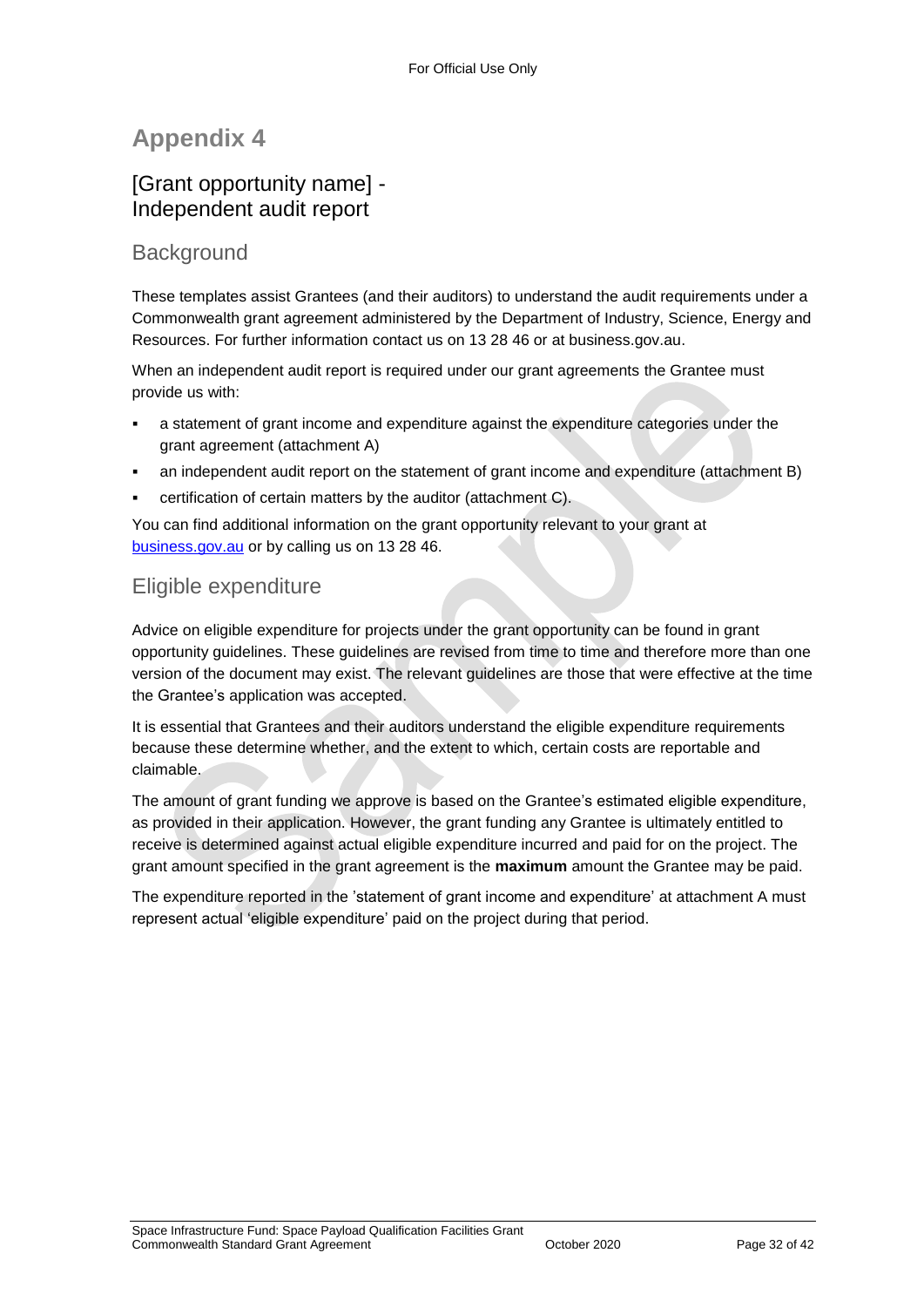| Grant opportunity<br>name      | [grant opportunity name]                                  |
|--------------------------------|-----------------------------------------------------------|
| Project number                 | [project number]                                          |
| Grantee                        | [organisation]                                            |
| Project title                  | [project title]                                           |
| Reporting period start<br>date | [project start date or other reporting period start date] |
| Reporting period end<br>date   | [project end date or other reporting period end date]     |

## Attachment A – Statement of grant income and expenditure

This statement of grant income and expenditure must be prepared by the Grantee and contain the following:

- Statement of funds, Grantee contributions and other financial assistance\*
- Statement of eligible expenditure\*
- Notes to the statement of eligible expenditure, explaining the basis of compilation
- Certification by directors of the Grantee
- \*We will compare this information to that detailed in the grant agreement.
- 1. Statement of funds, Grantee contributions and other financial assistance

Complete the following table for all cash [and in-kind] contributions for your project for the period in question, including

- the grant
- other government funding
- your own contributions
- partner or other third party contributions
- any additional private sector funding.

Insert rows as required.

| Contributor         | Cash amount (GST<br>excl) | [Estimated in-kind<br>amount (GST excl)] | Total (GST excl) |
|---------------------|---------------------------|------------------------------------------|------------------|
| Grant               | \$[enter amount]          | \$[enter amount]                         | \$[enter amount] |
| Grantee             | \$[enter amount]          | \$[enter amount]                         | \$[enter amount] |
| [enter contributor] | \$[enter amount]          | \$[enter amount]                         | \$[enter amount] |
| [enter contributor] | \$[enter amount]          | \$[enter amount]                         | \$[enter amount] |
| Total               | \$[enter amount]          | \$[enter amount]                         | \$[enter amount] |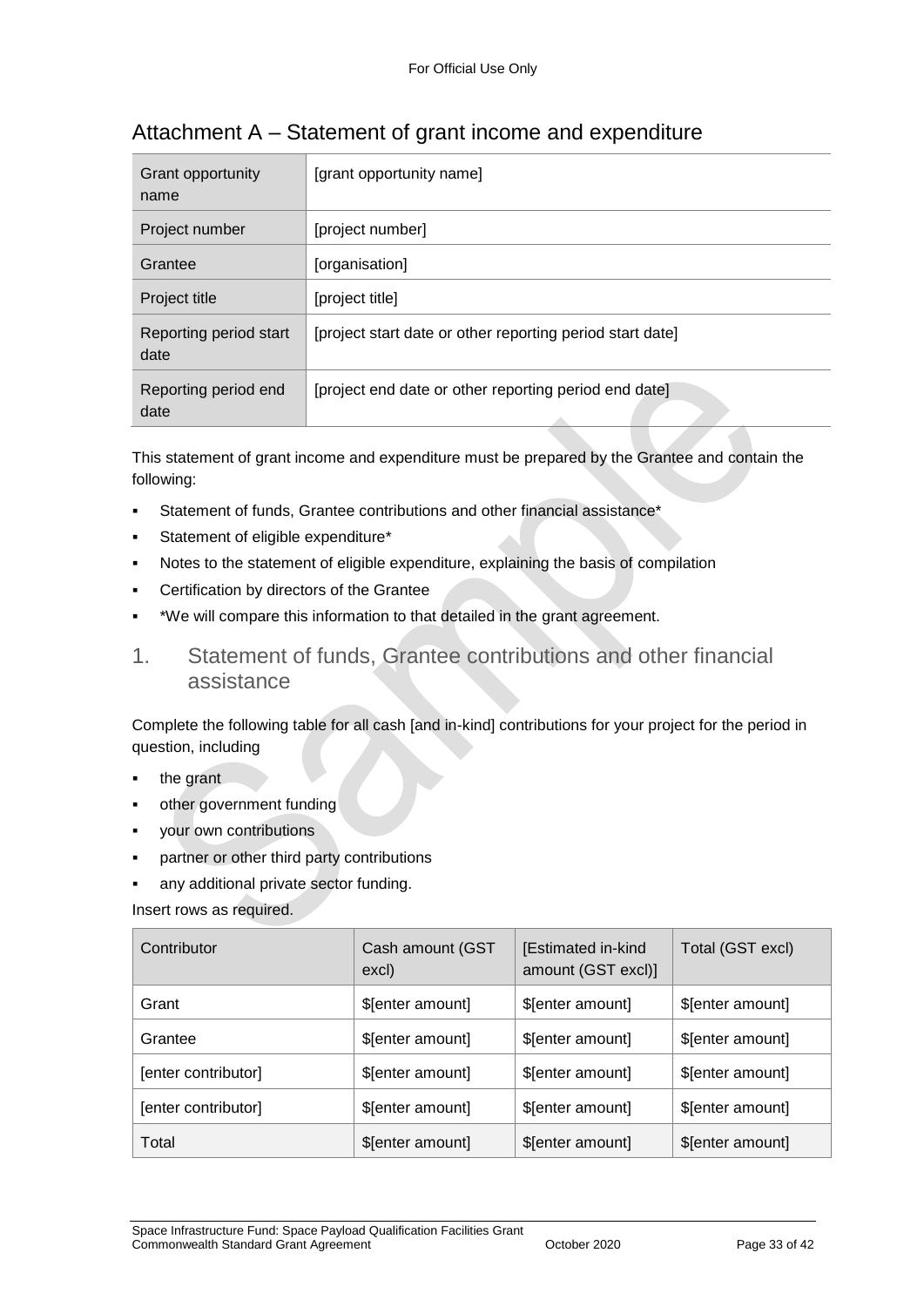## 2. Statement of eligible expenditure

You must provide detail of the eligible expenditure that has been incurred and paid for during the reporting period in the 'Statement of eligible expenditure' spreadsheet.

Comment on any variance between the expenditure items and amounts detailed in the grant agreement and the actual items and amounts detailed in the attached statement of eligible expenditure.

[enter details]

#### 3. Note to the statement of eligible expenditure

#### **3.1 Eligible expenditure**

The eligible expenditure as reported in the statement of eligible expenditure is in accordance with the grant opportunity guidelines.

#### **3.2 Basis of compilation**

This statement of eligible expenditure has been prepared to meet the requirements of the grant agreement between [enter Grantee name] and the Commonwealth represented by the Department of Industry, Science, Energy and Resources. Significant accounting policies applied in the compilation of the statement of grant income and expenditure include the following:

[enter details]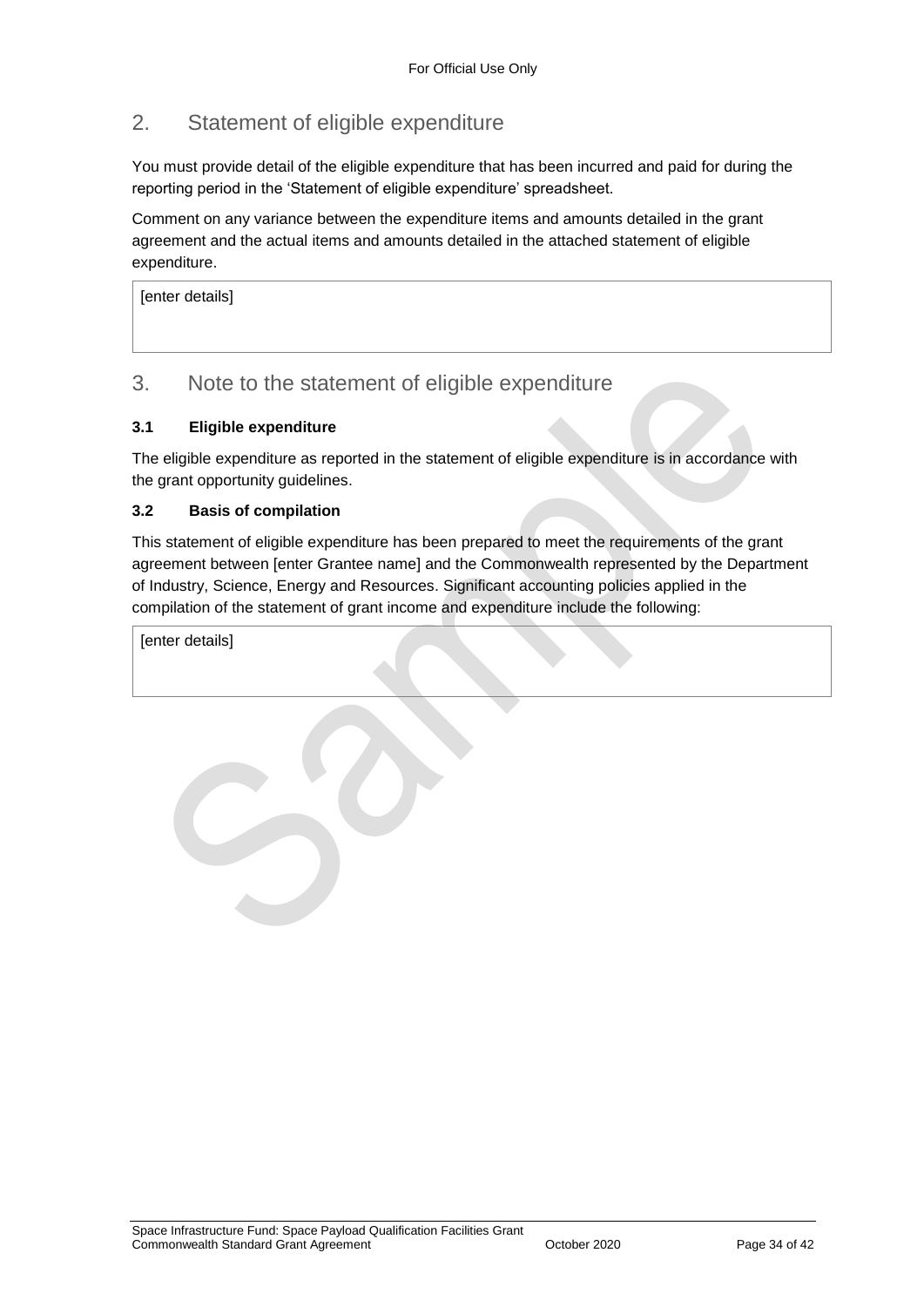#### 4. Certification by directors [if not director, replace with appropriate equivalent]

#### [Grantee name]

[Project number]

For the period [dd/ mm/yyyy] to [dd/ mm/yyyy]

We confirm that, to the best of our knowledge and believe, having made such enquiries as we considered necessary for the purpose of appropriately informing ourselves:

#### **Statement of grant income and expenditure**

- a. We have fulfilled our responsibilities for the preparation of the statement of grant income and expenditure in accordance with the cash basis of accounting and the terms of the grant agreement with the Commonwealth, represented by the Department of Industry, Science, Energy and Resources dated [enter date]; in particular, the statement of grant income and expenditure presents fairly in accordance therewith.
- b. All events subsequent to the date of the statement of grant income and expenditure which require adjustment or disclosure so as to present fairly the statement of grant income and expenditure, have been adjusted or disclosed.
- c. [Where applicable] The effects of uncorrected misstatements are immaterial, both individually and in the aggregate, to the statement of grant income and expenditure as a whole. A list of the uncorrected misstatements is attached to this representation letter.
- d. That all Grantee contributions and other financial assistance were spent for the purpose of the project and in accordance with the grant agreement and that the Grantee has complied with the grant agreement and relevant accounting policies.
- e. That salaries and allowances paid to persons involved in the project are in accordance with any applicable award or agreement in force under any relevant law on industrial or workplace relations.

| Signature       |              |
|-----------------|--------------|
| Name            | [enter name] |
| <b>Director</b> |              |
| Date            | [dd/mm/yyyy] |
|                 |              |
|                 |              |
|                 |              |
| Name            | [enter name] |
| <b>Director</b> |              |
| Date            | [dd/mm/yyyy] |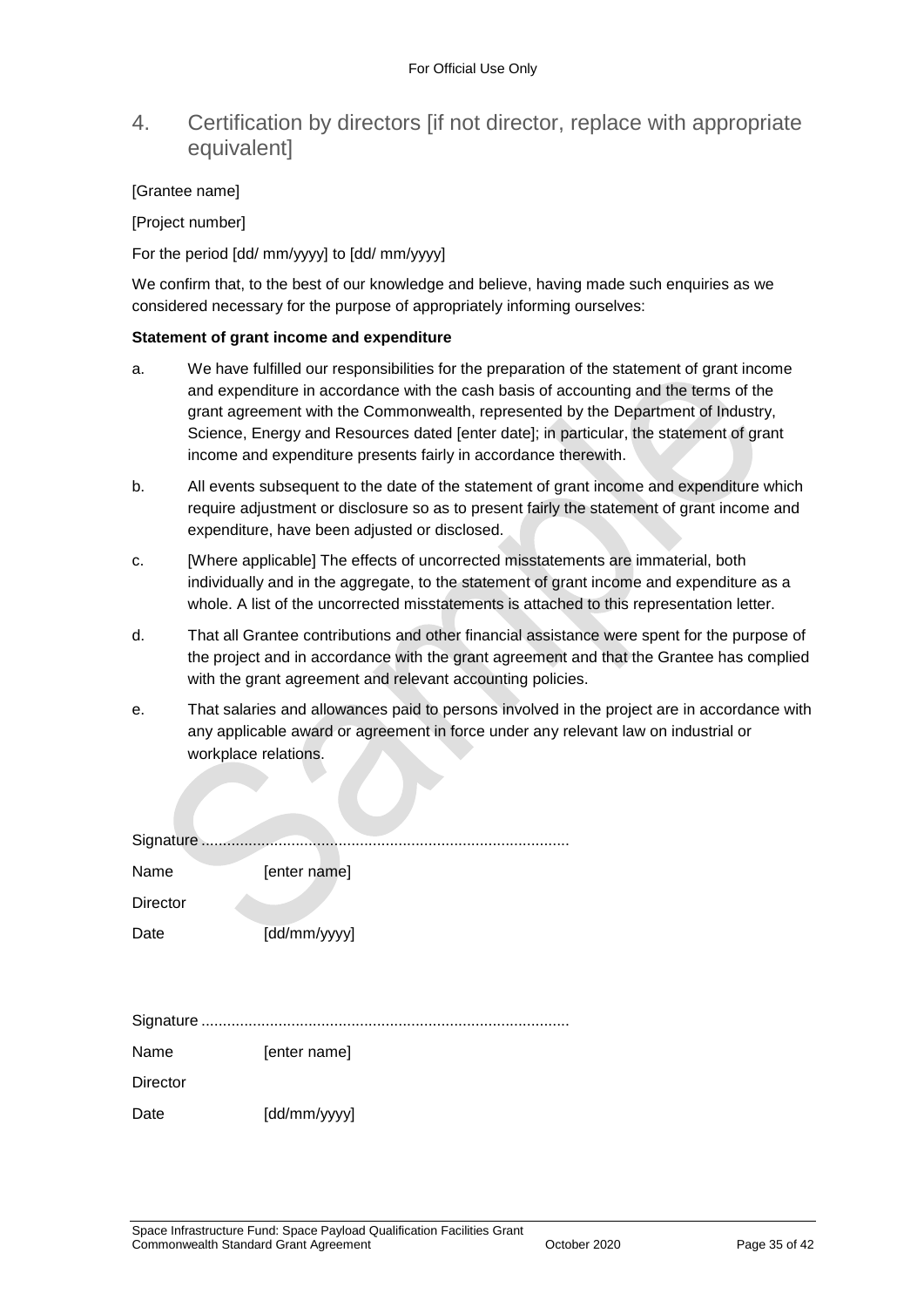## 5. For Auditor use only

I certify that this statement of grant income and expenditure is the one used to prepare my independent audit report dated [enter date] for the Department of Industry, Science, Energy and Resources.

Signature ...................................................................................... Name [enter name] Position [enter position] Auditor's employer [enter employer name] Date [dd/mm/yyyy]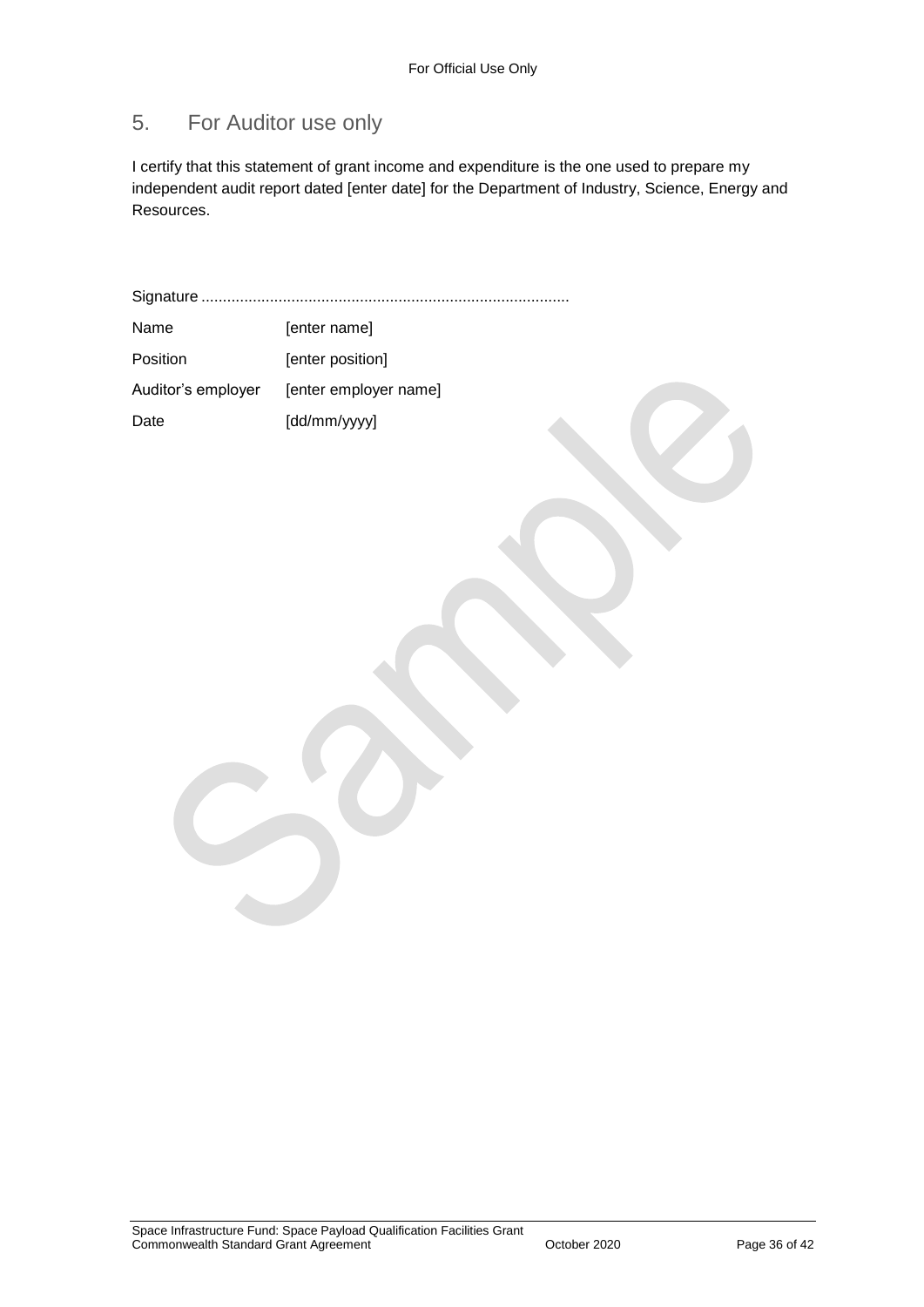## Attachment B - Independent audit report

#### **Background for auditors**

The purpose of the independent audit report is to provide us with an auditor's opinion on the Grantee's statement of grant income and expenditure. The statement of grant income and expenditure is prepared by the Grantee to correspond with the expenditure reported to the department by the Grantee for the same period, in the process of claiming grant payments.

The independent audit report must be prepared by a person who is an approved auditor.

An approved auditor is a person who is:

- a. registered as a company auditor under the *Corporations Act 2001* or an appropriately qualified member of Chartered Accountants Australia and New Zealand, or of CPA Australia or the Institute of Public Accountants; and
- b. not a principal, member, shareholder, officer, agent, subcontractor or employee of the Grantee or of a related body corporate or a Connected Entity.

The audit should be undertaken and reported in accordance with Australian Auditing Standards.

The independent audit report must follow the required format and include any qualification regarding the matters on which the auditor provides an opinion. We may follow up any qualifications with the Grantee or auditor. The independent audit report must be submitted on the auditor's letterhead.

Auditors must comply with the professional requirements of Chartered Accountants Australia and New Zealand, CPA Australia and the Institute of Public Accountants in the conduct of their audit.

If the auditor forms an opinion that the statement of grant income and expenditure does not give a true and fair view of the eligible expenditure for the period, the independent audit report should be qualified and the error quantified in the qualification section of the independent audit report.

The required independent audit report format follows.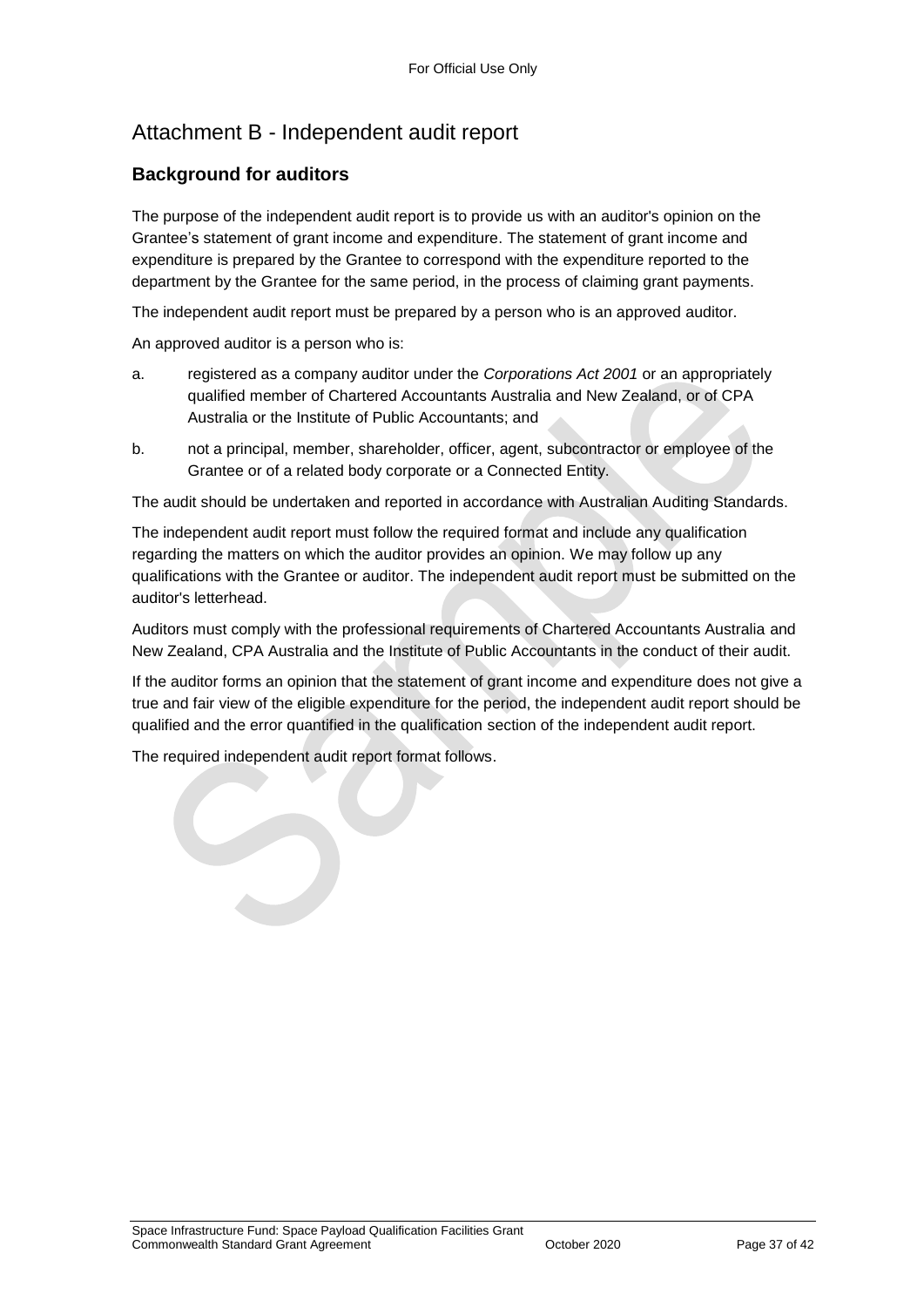#### **Auditor's report**

Independent audit report in relation to [Grantee name]'s statement of grant income and expenditure to the Commonwealth, represented by the Department of Industry, Science, Energy and Resources (the department).

We have audited:

- a. the accompanying statement of grant income and expenditure of [Grantee name] for the period [dd/mm/yyyy] to [dd/mm/yyyy], a summary of significant accounting policies and other explanatory information, and management's attestation statement thereon (together "the financial statement"). The financial statement has been prepared by management using the cash basis of accounting described in note 3.2 to the financial statement; and
- b. [Grantee name]'s compliance with the terms of the grant agreement between [Grantee name] and the Commonwealth dated [date of agreement] for the period [dd/mm/yyyy] to [dd/mm/yyyy] (the grant agreement).

We have:

- a. reviewed [Grantee name]'s statement of labour costs in support of its claim of eligible expenditure[; and
- b. performed limited assurance procedures on [Grantee name]'s statement of employee numbers under the grant agreement].

#### *Management's responsibility*

Management is responsible for:

- a. the preparation and fair presentation of the financial statement in accordance with the basis of accounting described in note 3.2, this includes determining that the cash basis of accounting is an acceptable basis for the preparation of the financial statement in accordance with the grant agreement;
- b. compliance with the terms of the grant agreement;
- c. the preparation of the statement of employee numbers and labour costs in support of eligible expenditure; and
- d. such internal control as management determines is necessary to:
	- i enable the preparation of the financial statement and the statement of [employee numbers and ]labour costs that are free from material misstatement, whether due to fraud or error; and
	- ii enable compliance with the terms of the grant agreement.

#### *Auditor's responsibility*

Our responsibilities are:

- a. To express an opinion, based on our audit, on:
	- i the financial statement; and
	- ii [Grantee name]'s compliance, in all material respects, with the terms of the grant agreement; and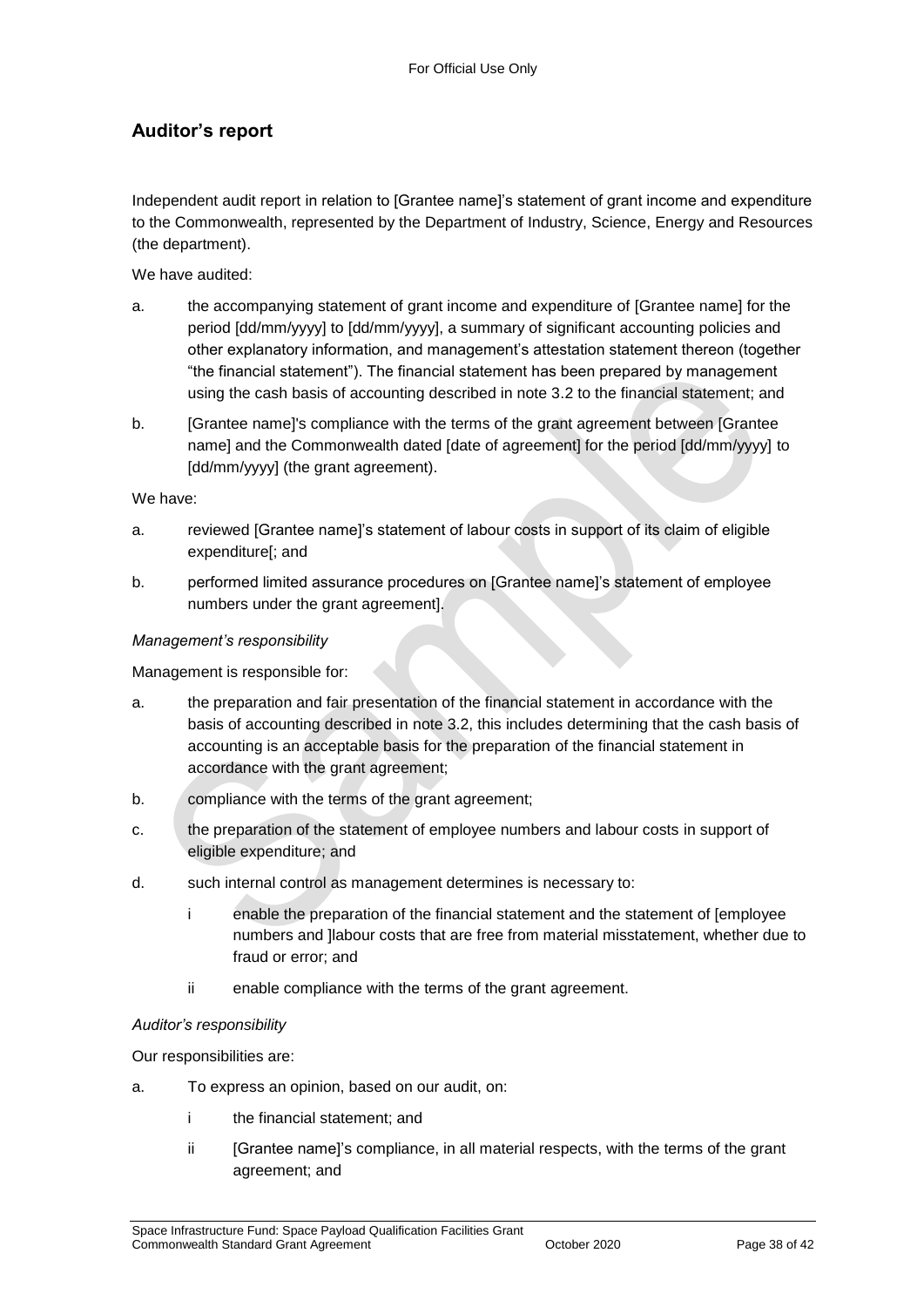b. To conclude based on:

- i our review procedures, on the statement of labour costs; and
- ii our limited assurance procedures on the statement of employee numbers.

We conducted our audit of the financial statement in accordance with Australian Auditing Standards; our audit of compliance with the grant agreement in accordance with ASAE 3100, our review of the statement of labour costs in accordance with ASRE 2405[; and our limited assurance procedures on employee numbers in accordance with ASAE 3000]. The applicable Standards require that we comply with relevant ethical requirements and plan and perform our work to:

- a. obtain reasonable assurance about whether the financial statement is free from material misstatement and that [Grantee name] has complied, in all material respects, with the terms of the grant agreement; and
- b. obtain limited assurance as to whether anything has come to our attention that causes us to believe that the statements of employee numbers and labour costs are materially misstated.

An audit involves performing procedures to obtain audit evidence about the amounts and disclosures in the financial statement and about the Grantee's compliance with the grant agreement. The procedures selected depend on the auditor's judgement, including the assessment of the risks of material misstatement of the financial statement, whether due to fraud or error. In making those risk assessments, the auditor considers internal control relevant to the Grantee's preparation and fair presentation of the financial statement, and to the Grantee's compliance with the grant agreement, in order to design audit procedures that are appropriate in the circumstances, but not for the purpose of expressing an opinion on the effectiveness of the Grantee's internal control. An audit also includes evaluating the appropriateness of accounting policies used by management, as well as evaluating the overall presentation of the financial statement.

A review consists of making enquiries and applying analytical and other review procedures. A review is substantially less in scope than an audit conducted in accordance with Auditing Standards and consequently does not enable us to obtain assurance that we would become aware of all significant matters that might be identified in an audit. Accordingly, we do not express an audit opinion on the statement of labour costs.

A limited assurance engagement undertaken in respect of the statement of employee numbers, in accordance with ASAE 3000 involves [level of detail about procedures to be determined by the auditor]. The procedures performed in a limited assurance engagement vary in nature and timing from, and are less in extent than for, a reasonable assurance engagement; and consequently, the level of assurance obtained in a limited assurance engagement is substantially lower than the assurance that would have been obtained had a reasonable assurance engagement been performed.

We believe that the evidence we have obtained is sufficient and appropriate to provide a basis for our audit opinion, review and limited assurance conclusions.

#### *Opinion*

In our opinion:

a. the financial statement presents fairly, in all material respects, the grant income and expenditure of [Grantee name] for the period [dd/mm/yyyy] to [dd/mm/yyyy] in accordance with the cash basis of accounting described in note 3.2 and the terms of the grant agreement, dated [date of agreement], with the Commonwealth; and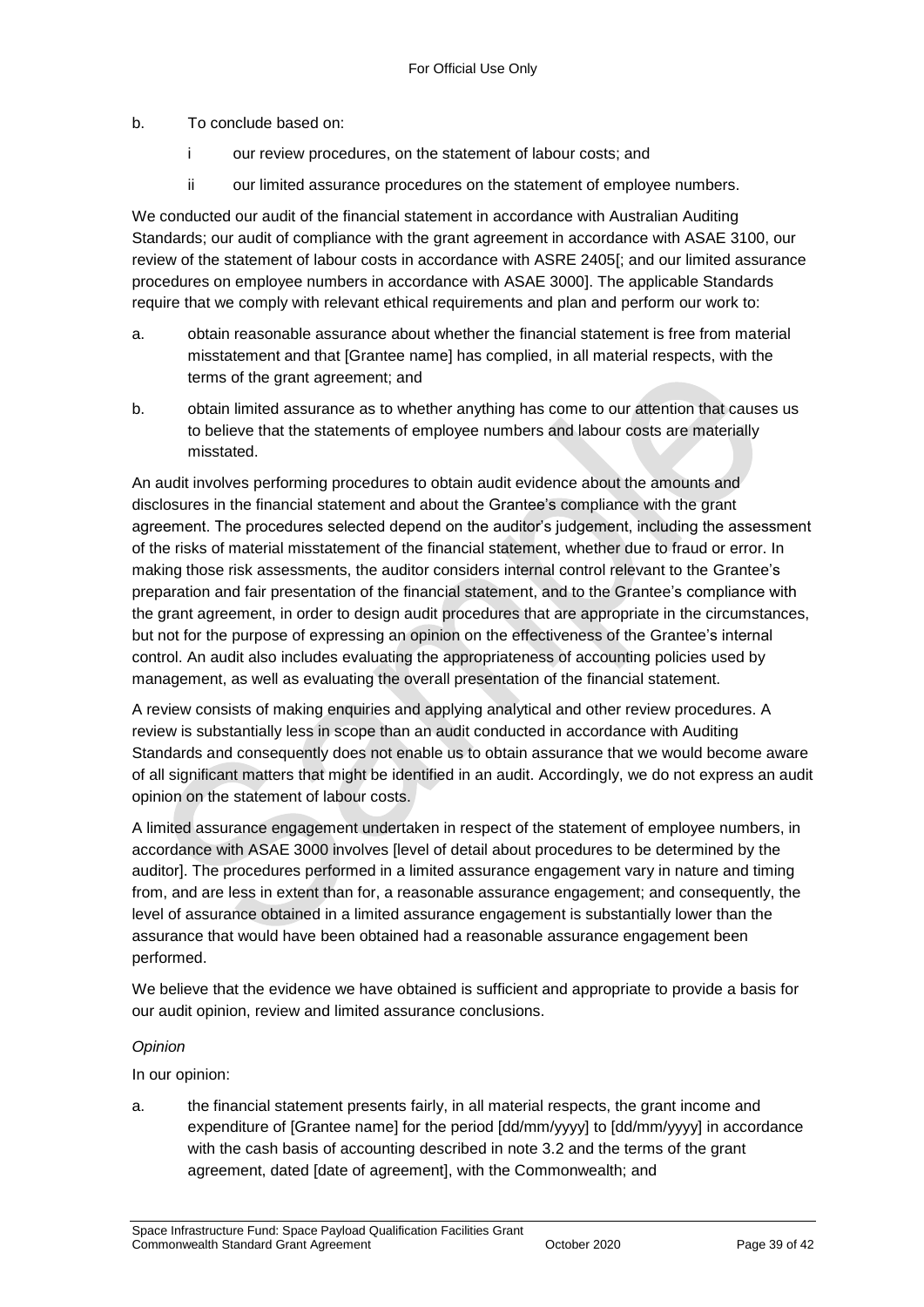b. [Grantee name] has complied, in all material respects, with the requirements of the grant agreement between the organisation and the Commonwealth dated [date of agreement], for the period [dd/mm/yyyy] to [dd/mm/yyyy].

#### *Basis of Accounting and Restriction on Distribution*

Without modifying our opinion, we draw attention to note 3.2 to the financial statement, which describes the basis of accounting. The financial statement is prepared to provide information to the department in accordance with the grant agreement, dated [date of agreement]. As a result, the financial statement may not be suitable for another purpose.

#### *Use of Report*

This report has been prepared for [Grantee name] and the department in accordance with the requirements of the grant agreement between [Grantee name] and the Commonwealth, dated [date of agreement]. We disclaim any assumption of responsibility for any reliance on this report to any persons or users other than [Grantee name] and the department, or for any purpose other than that for which it was prepared.

#### *Conclusions*

Based on:

- a. Our review, which is not an audit, nothing has come to our attention that causes us to believe that the statement of labour costs in the period [dd/mm/yyyy] to [dd/mm/yyyy] is not, in all material respects, fairly presented in accordance with the grant agreement dated [date of agreement] with the Commonwealth[; and
- b. The procedures we have performed and the evidence we have obtained, nothing has come to our attention that causes us to believe that the statement of employee numbers as at [dd/mm/yyyy] is not prepared, in all material respects, in accordance with the grant agreement dated [date of agreement] with the Commonwealth].

| Auditor's signature |                       |
|---------------------|-----------------------|
| Name                | [enter name]          |
| Auditor's employer  | [enter employer name] |
| Employer's address  | [enter address]       |
| Qualifications      | [enter qualification] |
| Position            | [enter position]      |
| Date                | [dd/mm/yyyy]          |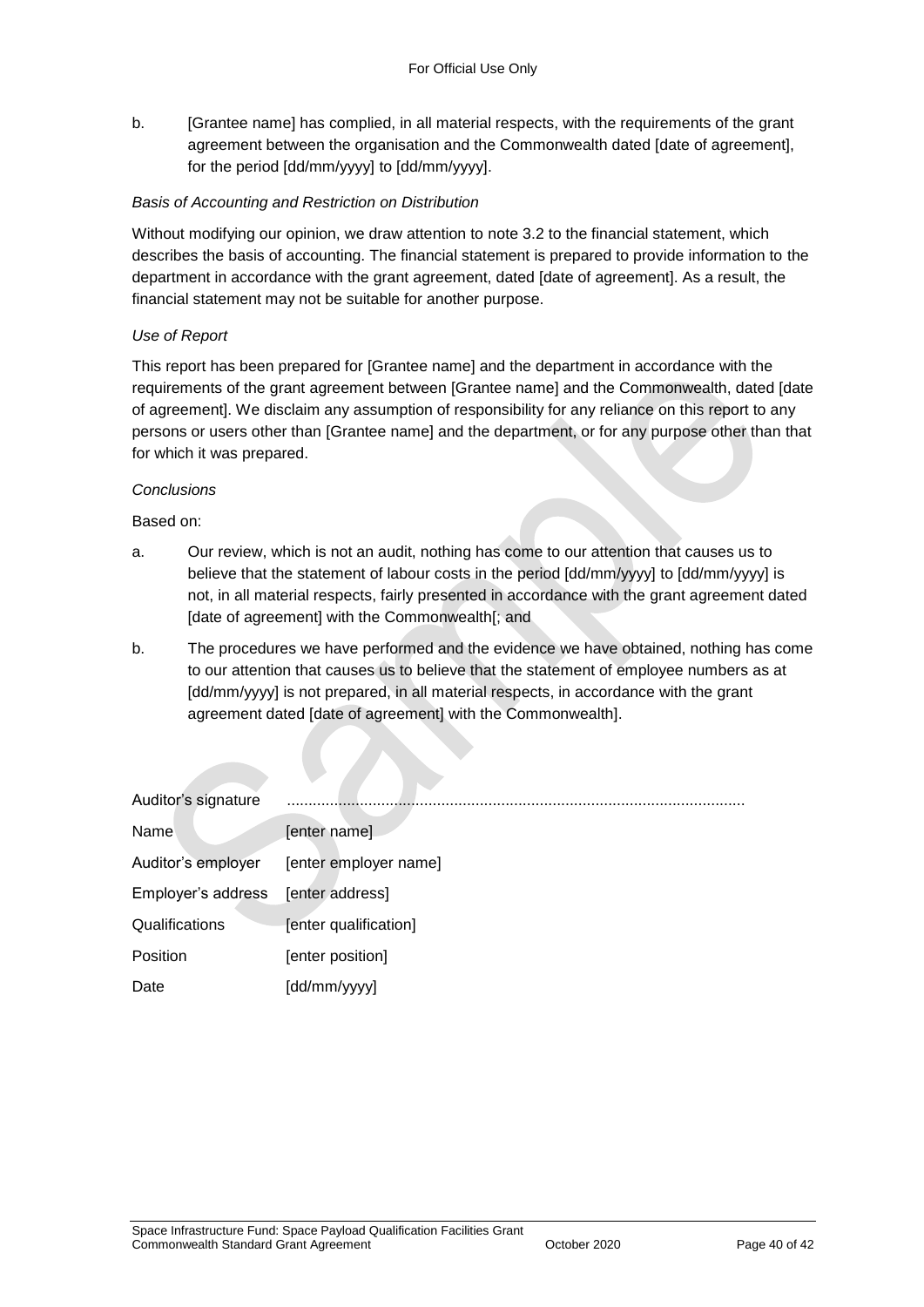## Attachment C - Certification of certain matters by the auditor

The department also requires a certification of certain matters by the auditor in addition to the independent audit report. This should be submitted with the statement of grant income and expenditure and independent audit report.

The auditor who signs this certification must also initial and date a copy of the Grantee's statement of eligible expenditure. The department will not accept an independent audit report that lacks this attachment.

The required format of certification is on the following page.